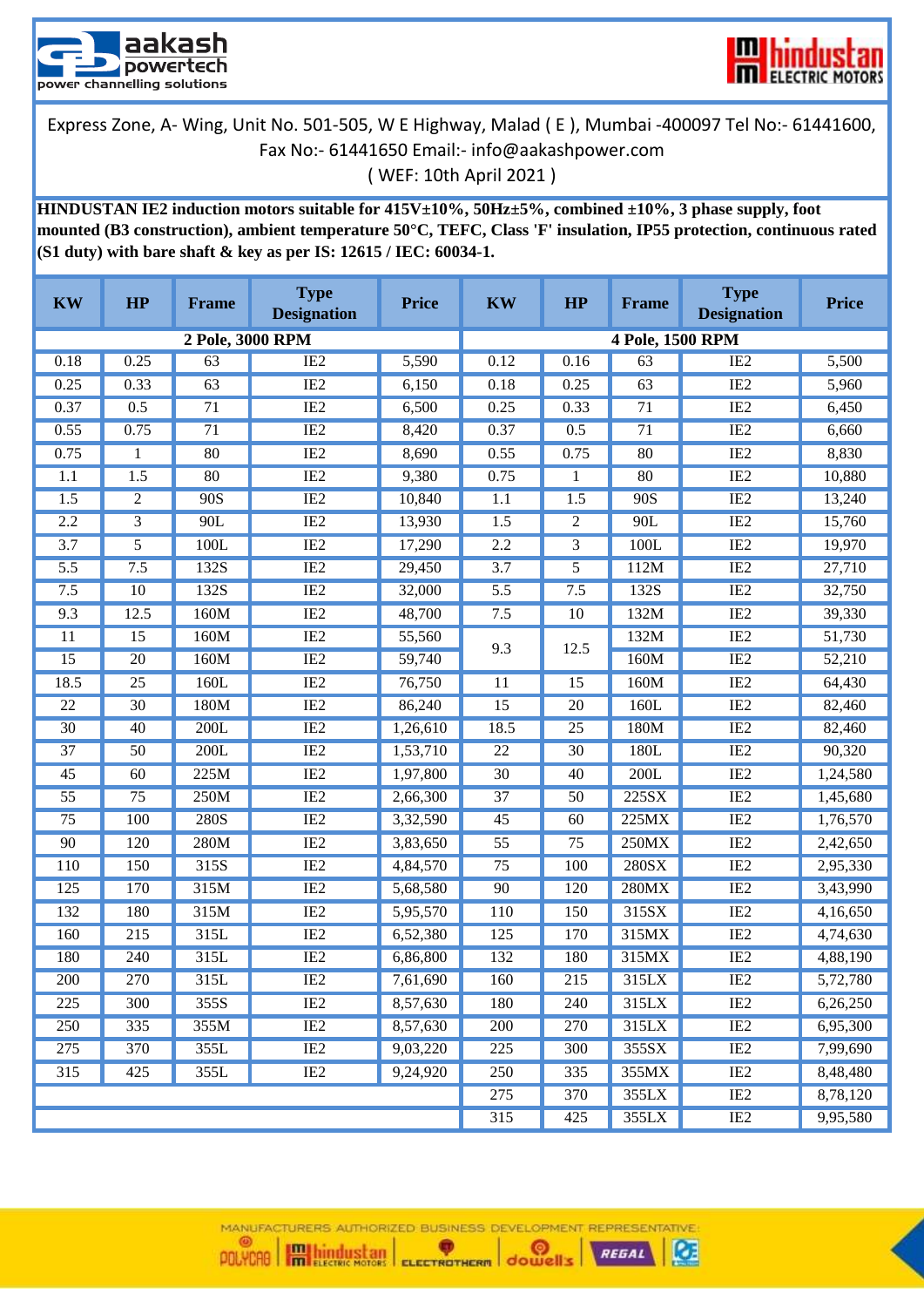



## ( WEF: 10th April 2021 )

**HINDUSTAN IE2 induction motors suitable for 415V±10%, 50Hz±5%, combined ±10%, 3 phase supply, foot mounted (B3 construction), ambient temperature 50°C, TEFC, Class 'F' insulation, IP55 protection, continuous rated (S1 duty) with bare shaft & key as per IS: 12615 / IEC: 60034-1.**

| <b>KW</b>        | HP               | <b>Frame</b>     | <b>Type</b><br><b>Designation</b> | <b>Price</b> | <b>KW</b>        | HP               | <b>Frame</b>    | <b>Type</b><br><b>Designation</b> | <b>Price</b> |
|------------------|------------------|------------------|-----------------------------------|--------------|------------------|------------------|-----------------|-----------------------------------|--------------|
|                  |                  | 6 Pole, 1000 RPM |                                   |              |                  |                  | 8 Pole, 750 RPM |                                   |              |
| 0.18             | 0.25             | 71               | IE <sub>2</sub>                   | 8,200        | 0.12             | 0.16             | $\overline{71}$ | IE <sub>2</sub>                   | 8,900        |
| 0.25             | 0.33             | 71               | IE2                               | 8,740        | 0.18             | 0.25             | 80              | IE2                               | 9,160        |
| 0.37             | 0.5              | 80               | IE2                               | 9,440        | 0.25             | 0.33             | 80              | IE2                               | 9,800        |
| 0.55             | 0.75             | 80               | IE2                               | 9,700        | 0.37             | 0.5              | 90S             | IE2                               | 10,480       |
| 0.75             | 1                | 90S              | IE2                               | 10,920       | 0.55             | 0.75             | 90L             | IE2                               | 11,910       |
| 1.1              | $\overline{1.5}$ | 90L              | IE2                               | 12,400       | 0.75             | $\mathbf{1}$     | 100L            | IE2                               | 15,190       |
| 1.5              | 2                | 100L             | IE2                               | 16,530       | 1.1              | $\overline{1.5}$ | 100L            | IE2                               | 17,690       |
| 2.2              | 3                | 112M             | IE2                               | 18,370       | 1.5              | $\overline{c}$   | 112M            | IE2                               | 20,030       |
| $\overline{3.7}$ | $\overline{5}$   | 132S             | IE2                               | 28,600       | 2.2              | 3                | 132S            | IE2                               | 27,060       |
| 5.5              | 7.5              | 132M             | IE2                               | 35,180       | $\overline{3.7}$ | 5                | 160M            | IE2                               | 47,070       |
| 7.5              | 10               | 160M             | IE2                               | 52,440       | 5.5              | 7.5              | 160M            | IE2                               | 52,480       |
| 9.3              | 12.5             | 160L             | IE2                               | 60,050       | 7.5              | $\overline{10}$  | 160L            | IE2                               | 64,410       |
| 11               | 15               | 160L             | IE2                               | 64,540       | 9.3              | 12.5             | 180M            | IE2                               | 81,790       |
| 15               | $\overline{20}$  | 180L             | IE2                               | 84,310       | 11               | 15               | 180L            | IE2                               | 86,250       |
| 18.5             | $\overline{25}$  | 200L             | IE2                               | 1,20,380     | $\overline{15}$  | $\overline{20}$  | 200L            | IE2                               | 1,34,630     |
| 22               | 30               | 200L             | IE2                               | 1,29,610     | 18.5             | 25               | 225SX           | IE <sub>2</sub>                   | 1,69,440     |
| $\overline{30}$  | 40               | 225MX            | IE2                               | 1,85,230     | $\overline{22}$  | $\overline{30}$  | 225MX           | IE2                               | 1,88,240     |
| $\overline{37}$  | 50               | 250MX            | IE2                               | 2,49,100     | $\overline{30}$  | 40               | 250MX           | IE2                               | 2,55,390     |
| 45               | 60               | 280SX            | IE2                               | 2,98,380     | 37               | 50               | 280SX           | IE <sub>2</sub>                   | 3,22,910     |
| $\overline{55}$  | 75               | 280MX            | IE2                               | 3,42,630     | 45               | 60               | 280MX           | IE2                               | 3,65,400     |
| $\overline{75}$  | 100              | 315SX            | IE2                               | 4,08,960     | $\overline{55}$  | $\overline{75}$  | 315SX           | IE2                               | 4,42,790     |
| 90               | 120              | 315MX            | IE2                               | 5,11,750     | 75               | 100              | 315MX           | IE2                               | 5,49,800     |
| 110              | 150              | 315MX            | IE2                               | 5,70,630     | 90               | 120              | 315LX           | IE2                               | 6,20,110     |
| 125              | 170              | 315LX            | IE2                               | 6,21,970     | 110              | 150              | 315LX           | IE2                               | 6,56,480     |
| 132              | 180              | 315LX            | IE2                               | 6,66,140     | 132              | 180              | 355SX           | IE2                               | 7,60,580     |
| 160              | 215              | 355SX            | IE <sub>2</sub>                   | 6,93,590     | 150              | 200              | 355MX           | IE <sub>2</sub>                   | 7,98,270     |
| 180              | 240              | 355MX            | IE2                               | 7,64,990     | 160              | $\overline{215}$ | 355MX           | IE2                               | 8,71,360     |
| 200              | 270              | 355MX            | IE2                               | 8,22,570     | 200              | 270              | 355LX           | IE2                               | 9,66,270     |
| 225              | 300              | 355LX            | IE <sub>2</sub>                   | 8,47,230     | 225              | 300              | 355LX           | IE <sub>2</sub>                   | 10,64,560    |
| 250              | 335              | 355LX            | IE2                               | 9,05,880     |                  |                  |                 |                                   |              |

MANUFACTURERS AUTHORIZED BUSINESS DEVELOPMENT REPRESENTATIVE: POLYCAB **IM hindustan** ELECTROTHERM dowell's

REGAL

Ø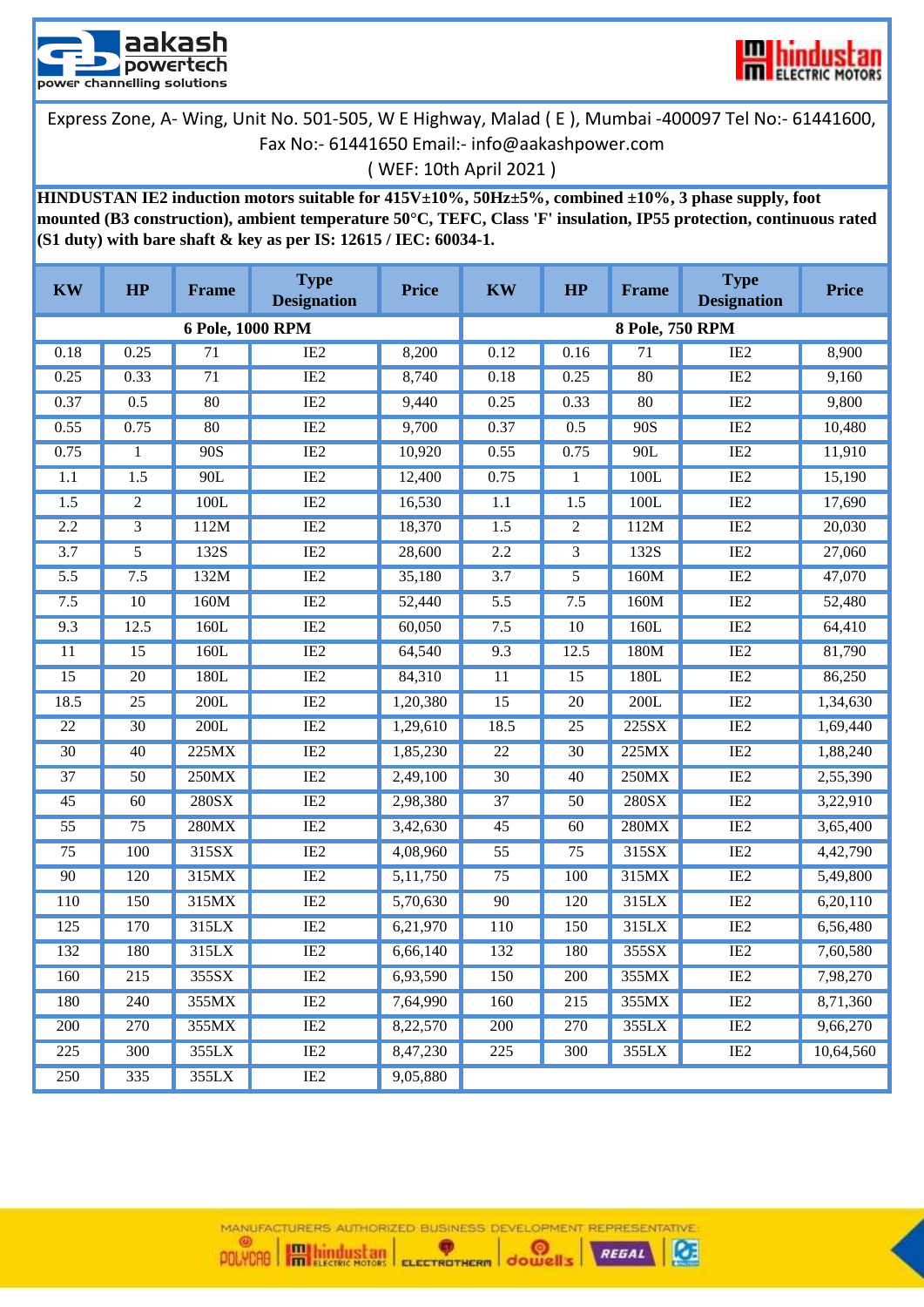



**HINDUSTAN IE3 induction motors suitable for 415V±10%, 50Hz±5%, combined ±10%, 3 phase supply, foot mounted (B3 construction), ambient temperature 50°C, TEFC, Class 'F' insulation, IP55 protection, continuous rated (S1 duty) with bare shaft & key as per IS: 12615 / IEC: 60034-1.**

| <b>KW</b>        | HP              | <b>Frame</b>     | <b>Type</b><br><b>Designation</b> | <b>Price</b> | <b>KW</b>        | HP           | <b>Frame</b> | <b>Type</b><br><b>Designation</b> | <b>Price</b> |
|------------------|-----------------|------------------|-----------------------------------|--------------|------------------|--------------|--------------|-----------------------------------|--------------|
|                  |                 | 2 Pole, 3000 RPM |                                   |              |                  |              |              | 4 Pole, 1500 RPM                  |              |
| 0.18             | 0.25            | 63               | IE3                               | 6,430        | 0.12             | 0.16         | 63           | IE <sub>3</sub>                   | 6,320        |
| 0.25             | 0.33            | 63               | IE <sub>3</sub>                   | 7,080        | 0.18             | 0.25         | 63           | IE <sub>3</sub>                   | 6,850        |
| 0.37             | 0.5             | 71               | IE <sub>3</sub>                   | 7,410        | 0.25             | 0.33         | 71           | IE <sub>3</sub>                   | 7,420        |
| 0.55             | 0.75            | $\overline{71}$  | IE <sub>3</sub>                   | 9,650        | 0.37             | 0.5          | 71           | IE <sub>3</sub>                   | 7,650        |
| 0.75             | 1               | 80               | IE <sub>3</sub>                   | 9,970        | 0.55             | 0.75         | 80           | IE <sub>3</sub>                   | 10,010       |
| 1.1              | 1.5             | 80               | IE <sub>3</sub>                   | 10,880       | 0.75             | $\mathbf{1}$ | 80           | IE <sub>3</sub>                   | 10,150       |
| $\overline{1.5}$ | 2               | 90S              | IE <sub>3</sub>                   | 12,470       | 1.1              | 1.5          | 90S          | IE <sub>3</sub>                   | 12,530       |
| 2.2              | 3               | 90L              | IE <sub>3</sub>                   | 16,010       | $\overline{1.5}$ | 2            | 90L          | IE <sub>3</sub>                   | 15,230       |
| $\overline{3.7}$ | 5               | 100L             | IE3                               | 20,540       | 2.2              | 3            | 100L         | IE3                               | 18,120       |
| 5.5              | 7.5             | 132S             | IE <sub>3</sub>                   | 32,430       | 3.7              | 5            | 112M         | IE <sub>3</sub>                   | 22,950       |
| 7.5              | 10              | 132S             | IE <sub>3</sub>                   | 33,560       | $\overline{5.5}$ | 7.5          | 132S         | IE3                               | 31,870       |
| 9.3              | 12.5            | 160M             | IE3                               | 54,300       | 7.5              | 10           | 132M         | IE <sub>3</sub>                   | 37,670       |
| 11               | 15              | 160M             | IE3                               | 58,620       | 9.3              | 12.5         | 160M         | IE <sub>3</sub>                   | 59,510       |
| 15               | 20              | 160M             | IE3                               | 68,680       | 11               | 15           | 160M         | IE <sub>3</sub>                   | 60,760       |
| 18.5             | $\overline{25}$ | 160L             | IE <sub>3</sub>                   | 88,260       | $\overline{15}$  | 20           | 160L         | IE <sub>3</sub>                   | 74,100       |
| 22               | $\overline{30}$ | 180M             | IE <sub>3</sub>                   | 97,910       | 18.5             | 25           | 180M         | IE <sub>3</sub>                   | 94,820       |
| $\overline{30}$  | 40              | 200L             | IE <sub>3</sub>                   | 1,45,590     | 22               | 30           | 180L         | IE <sub>3</sub>                   | 1,03,860     |
| $\overline{37}$  | 50              | 200L             | IE <sub>3</sub>                   | 1,76,770     | $\overline{30}$  | 40           | 200L         | IE <sub>3</sub>                   | 1,43,250     |
| 45               | 60              | 225M             | IE <sub>3</sub>                   | 2,27,490     | 37               | 50           | 225SX        | IE <sub>3</sub>                   | 1,67,530     |
| $\overline{55}$  | $\overline{75}$ | 250M             | IE <sub>3</sub>                   | 3,06,250     | 45               | 60           | 225MX        | IE <sub>3</sub>                   | 2,03,060     |
| $\overline{75}$  | 100             | <b>280S</b>      | IE <sub>3</sub>                   | 3,82,480     | $\overline{55}$  | 75           | 250MX        | IE <sub>3</sub>                   | 2,79,050     |
| 90               | 120             | 280M             | IE3                               | 4,41,220     | $\overline{75}$  | 100          | 280SX        | IE3                               | 3,39,610     |
| 110              | 150             | 315S             | IE <sub>3</sub>                   | 5,57,260     | 90               | 120          | 280MX        | IE <sub>3</sub>                   | 3,95,590     |
| 125              | 170             | 315M             | IE3                               | 6,36,680     | <b>110</b>       | 150          | 315SX        | IE <sub>3</sub>                   | 4,79,140     |
| 132              | 180             | 315M             | IE3                               | 6,84,890     | 125              | 170          | 315MX        | IE <sub>3</sub>                   | 5,31,460     |
| 160              | 215             | 315L             | IE <sub>3</sub>                   | 7,50,250     | 132              | 180          | 315MX        | IE <sub>3</sub>                   | 5,61,420     |
| 180              | 240             | 315L             | IE3                               | 7,89,820     | 160              | 215          | 315LX        | IE3                               | 6,58,690     |
| 200              | 270             | 315L             | IE <sub>3</sub>                   | 8,75,930     | 180              | 240          | 315LX        | IE <sub>3</sub>                   | 7,20,200     |
| 225              | 300             | 355S             | IE3                               | 9,26,900     | 200              | 270          | 315LX        | IE3                               | 7,99,600     |
| 250              | 335             | 355M             | IE3                               | 9,81,110     | 225              | 300          | 355SX        | IE <sub>3</sub>                   | 9,23,630     |
| 275              | 370             | 355L             | IE3                               | 10,38,690    | 250              | 335          | 355MX        | IE <sub>3</sub>                   | 9,86,510     |
| 315              | 425             | 355L             | IE3                               | 10,63,660    | 275              | 370          | 355LX        | IE <sub>3</sub>                   | 10,09,840    |
|                  |                 |                  |                                   |              | 315              | 425          | 355LX        | IE <sub>3</sub>                   | 11,44,900    |

MANUFACTURERS AUTHORIZED BUSINESS DEVELOPMENT REPRESENTATIVE



Ø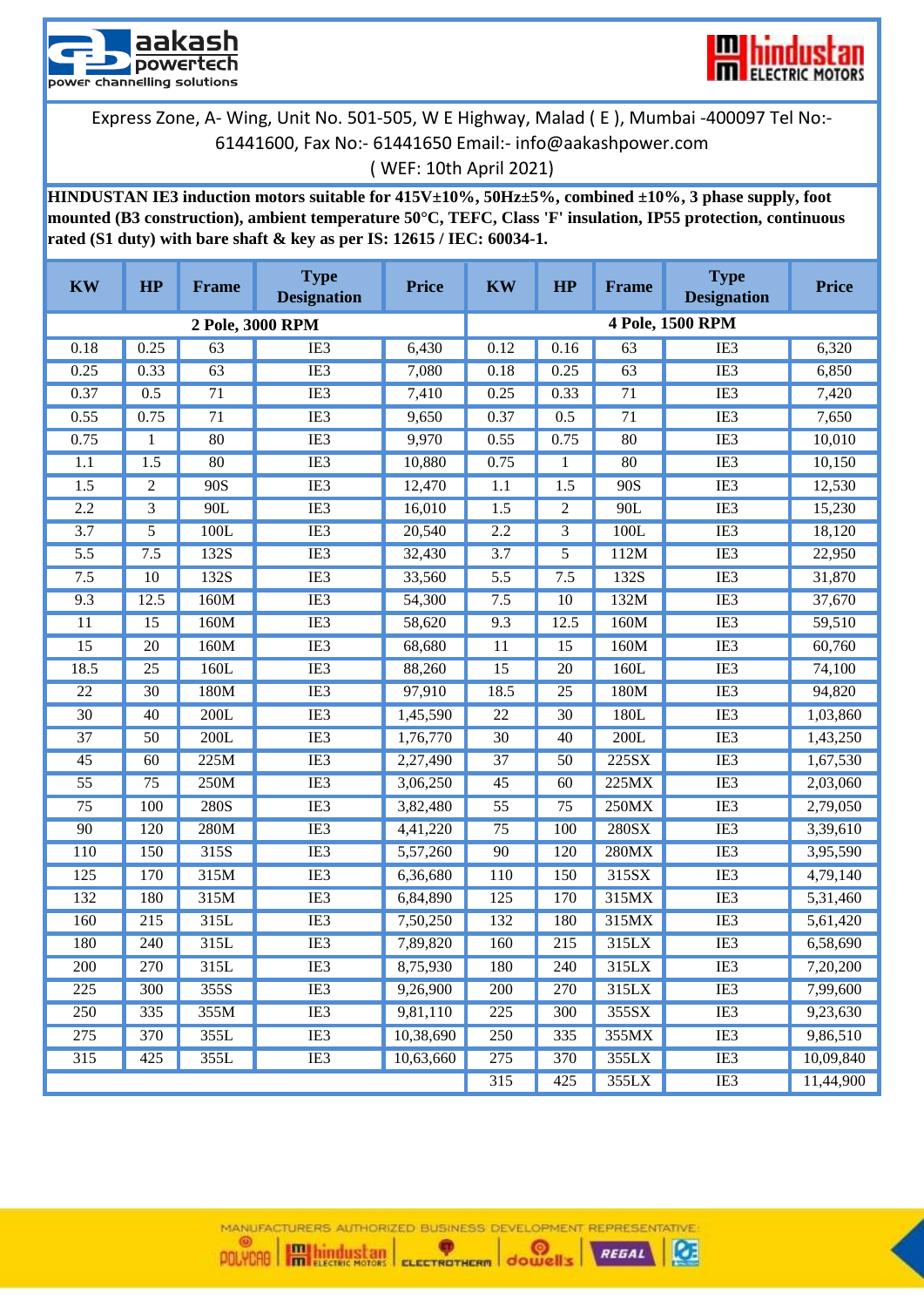



( WEF: 10th April 2021)

**HINDUSTAN IE3 induction motors suitable for 415V±10%, 50Hz±5%, combined ±10%, 3 phase supply, foot mounted (B3 construction), ambient temperature 50°C, TEFC, Class 'F' insulation, IP55 protection, continuous rated (S1 duty) with bare shaft & key as per IS: 12615 / IEC: 60034-1.**

| <b>KW</b>        | HP               | <b>Frame</b>     | <b>Type</b><br><b>Designation</b> | <b>Price</b> | <b>KW</b>        | HP               | <b>Frame</b>    | <b>Type</b><br><b>Designation</b> | <b>Price</b> |
|------------------|------------------|------------------|-----------------------------------|--------------|------------------|------------------|-----------------|-----------------------------------|--------------|
|                  |                  | 6 Pole, 1000 RPM |                                   |              |                  |                  |                 | 8 Pole, 750 RPM                   |              |
| 0.18             | 0.25             | $\overline{71}$  | IE3                               | 9,420        | 0.12             | 0.16             | $\overline{71}$ | IE3                               | 10,230       |
| 0.25             | 0.33             | $\overline{71}$  | IE3                               | 10,060       | 0.18             | 0.25             | 80              | IE3                               | 10,550       |
| 0.37             | 0.5              | 80               | IE3                               | 10,870       | 0.25             | 0.33             | 80              | IE3                               | 11,280       |
| 0.55             | 0.75             | 80               | IE3                               | 11,150       | 0.37             | 0.5              | 90S             | IE3                               | 12,060       |
| 0.75             | 1                | 90S              | IE3                               | 12,540       | 0.55             | 0.75             | 90L             | IE3                               | 13,690       |
| 1.1              | $\overline{1.5}$ | 90L              | $\overline{IE3}$                  | 13,780       | 0.75             | 1                | 100L            | IE3                               | 17,480       |
| 1.5              | $\overline{2}$   | 100L             | IE3                               | 19,020       | $\overline{1.1}$ | $\overline{1.5}$ | 100L            | IE3                               | 20,330       |
| 2.2              | $\overline{3}$   | 112M             | IE3                               | 21,120       | 1.5              | $\mathfrak{2}$   | 112M            | IE3                               | 23,030       |
| 3.7              | $\overline{5}$   | 132S             | IE3                               | 32,910       | 2.2              | $\overline{3}$   | 132S            | IE3                               | 31,140       |
| $\overline{5.5}$ | 7.5              | 132M             | IE3                               | 40,450       | $\overline{3.7}$ | 5                | 160M            | IE3                               | 54,140       |
| 7.5              | $\overline{10}$  | 160M             | IE3                               | 60,300       | $\overline{5.5}$ | 7.5              | 160M            | IE3                               | 60,370       |
| 9.3              | 12.5             | 160L             | IE3                               | 67,430       | 7.5              | 10               | 160L            | IE3                               | 74,070       |
| $\overline{11}$  | $\overline{15}$  | 160L             | IE3                               | 74,220       | 9.3              | 12.5             | 180M            | IE3                               | 94,060       |
| $\overline{15}$  | $\overline{20}$  | 180L             | IE <sub>3</sub>                   | 96,940       | $\overline{11}$  | 15               | 180L            | IE <sub>3</sub>                   | 99,200       |
| 18.5             | 25               | 200L             | IE3                               | 1,32,420     | $\overline{15}$  | 20               | 200L            | IE <sub>3</sub>                   | 1,54,830     |
| $\overline{22}$  | $\overline{30}$  | 200L             | $\overline{IB3}$                  | 1,38,440     | 18.5             | $\overline{25}$  | 225SX           | IE3                               | 1,94,860     |
| $\overline{30}$  | 40               | 225MX            | IE3                               | 2,13,030     | $\overline{22}$  | $\overline{30}$  | 225MX           | IE3                               | 2,16,490     |
| $\overline{37}$  | $\overline{50}$  | 250MX            | IE <sub>3</sub>                   | 2,86,480     | $\overline{30}$  | 40               | 250MX           | IE <sub>3</sub>                   | 2,93,710     |
| $\overline{45}$  | 60               | 280SX            | IE <sub>3</sub>                   | 3,43,130     | $\overline{37}$  | 50               | 280SX           | IE <sub>3</sub>                   | 3,71,350     |
| $\overline{55}$  | 75               | 280MX            | IE3                               | 3,94,010     | $\overline{45}$  | 60               | 280MX           | IE3                               | 4,20,220     |
| $\overline{75}$  | 100              | 315SX            | IE <sub>3</sub>                   | 4,70,310     | $\overline{55}$  | $\overline{75}$  | 315SX           | IE3                               | 5,09,210     |
| 90               | 120              | 315MX            | IE3                               | 5,88,480     | $\overline{75}$  | 100              | 315MX           | IE3                               | 6,32,280     |
| 110              | 150              | 315MX            | IE <sub>3</sub>                   | 6,56,220     | 90               | 120              | 315LX           | IE3                               | 7,13,140     |
| $\overline{125}$ | 170              | 315LX            | IE3                               | 7,27,240     | 110              | 150              | 315LX           | IE3                               | 7,54,960     |
| 132              | 180              | 315LX            | IE3                               | 7,66,050     | 132              | 180              | 355SX           | IE3                               | 8,74,670     |
| 160              | $\overline{215}$ | 355SX            | $\overline{IE3}$                  | 7,97,630     | 150              | 200              | 355MX           | $\overline{IE3}$                  | 9,18,020     |
| 180              | 240              | 355MX            | IE3                               | 8,79,730     | 160              | $\overline{215}$ | 355MX           | IE3                               | 10,02,080    |
| 200              | 270              | 355MX            | IE3                               | 9,45,960     | 200              | 270              | 355LX           | IE <sub>3</sub>                   | 11,11,220    |
| $\overline{225}$ | 300              | 355LX            | IE <sub>3</sub>                   | 9,74,330     | 225              | 300              | 355LX           | IE <sub>3</sub>                   | 12,24,240    |
| 250              | 335              | 355LX            | $\overline{IE3}$                  | 10,66,740    |                  |                  |                 |                                   |              |

MANUFACTURERS AUTHORIZED BUSINESS DEVELOPMENT REPRESENTATIVE (G) POLYCAB **IM hindustan** ELECTROTHERM dowell's

REGAL

Ø

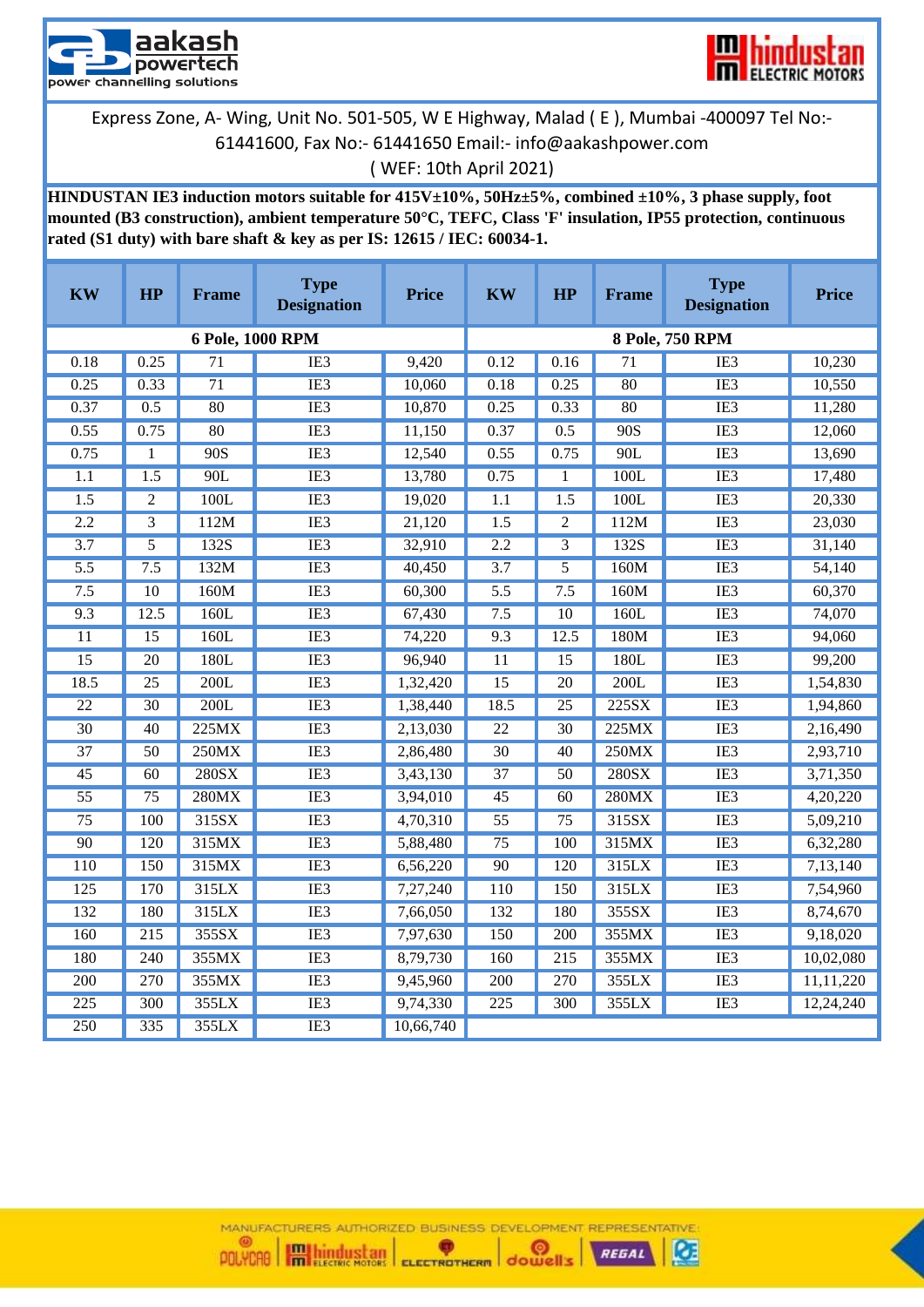



**HINDUSTAN Two Speed induction motors suitable for 415V±10%, 50Hz±5%, combined ±10%, 3 phase supply, foot mounted (B3 construction), ambient temperature 50°C, TEFC, Class 'F' insulation, IP55 protection, continuous rated (S1 duty) with bare shaft & key as per IS / IEC: 60034-1.**

| <b>KW</b>  | HP          | <b>Frame</b> | <b>Polarity</b> | <b>Type Designation</b> | <b>Price</b> |
|------------|-------------|--------------|-----------------|-------------------------|--------------|
| 0.09/0.12  | 0.125/0.16  | 63           | 4/2.            | 2 - Speed               | 7,610        |
| 0.25/0.25  | 0.33/0.33   | 71           | 4/2.            | 2 - Speed               | 7,810        |
| 0.30/0.40  | 0.4/0.54    | 71           | 4/2.            | 2 - Speed               | 9,410        |
| 0.37/0.55  | 0.50/0.75   | 80           | 4/2.            | 2 - Speed               | 10,000       |
| 0.45/0.60  | 0.60/0.80   | 80           | $4/2$ .         | 2 - Speed               | 11,780       |
| 0.75/1.1   | 1.0/1.5     | 90S          | 4/2.            | 2 - Speed               | 12,840       |
| 1.05/1.65  | 1.4/2.2     | 90L          | 4/2.            | 2 - Speed               | 16,000       |
| 1.5/1.5    | 2.0/2.0     | 100L         | 4/2.            | 2 - Speed               | 20,050       |
| 1.65/2.2   | 2.2/3.0     | 100L         | 4/2.            | 2 - Speed               | 20,850       |
| 2.2/2.2    | 3.0/3.0     | 112M         | 4/2.            | 2 - Speed               | 27,250       |
| 3.0/4.1    | 4.0/5.5     | 112M         | 4/2.            | 2 - Speed               | 28,560       |
| 3.7/3.7    | 5.0/5.0     | <b>132S</b>  | 4/2.            | 2 - Speed               | 31,320       |
| 4.0/5.1    | 5.4/6.8     | <b>132S</b>  | 4/2.            | 2 - Speed               | 32,900       |
| 5.5/5.5    | 7.5/7.5     | 132M         | 4/2.            | 2 - Speed               | 45,330       |
| 6.0/7.5    | 8.0/10.0    | 132M         | 4/2.            | 2 - Speed               | 47,620       |
| 7.5/7.5    | 10.0/10.0   | 160M         | 4/2.            | 2 - Speed               | 51,720       |
| 9.0/10.5   | 12.0/14.0   | 160M         | 4/2.            | 2 - Speed               | 66,640       |
| 11.0/11.0  | 15.0/15.0   | 160L         | 4/2.            | 2 - Speed               | 78,450       |
| 12.0/14.2  | 16.0/19.0   | 160L         | 4/2.            | 2 - Speed               | 82,350       |
| 15.0/15.0  | 20.0/20.0   | 180M         | 4/2.            | 2 - Speed               | 85,410       |
| 18.0/21.0  | 24.0/28.0   | 180L         | 4/2.            | 2 - Speed               | 93,640       |
| 22.0/24.0  | 30.0/32.0   | 200L         | 4/2.            | 2 - Speed               | 1,29,050     |
| 30.0/36.0  | 40.0/48.0   | 225MX        | 4/2.            | 2 - Speed               | 1,99,130     |
| 41.0/52.0  | 55.0/70.0   | 250MX        | 4/2.            | 2 - Speed               | 2,63,810     |
| 60.0/75.0  | 80.0/100.0  | 280SX        | 4/2.            | 2 - Speed               | 3,71,500     |
| 70.0/85.0  | 94.0/114.0  | 280MX        | 4/2.            | 2 - Speed               | 4,30,690     |
| 85.0/100.0 | 114.0/134.0 | 315SX        | 4/2.            | 2 - Speed               | 6,09,340     |

MANUFACTURERS AUTHORIZED BUSINESS DEVELOPMENT REPRESENTATIVE  $\bullet$ 

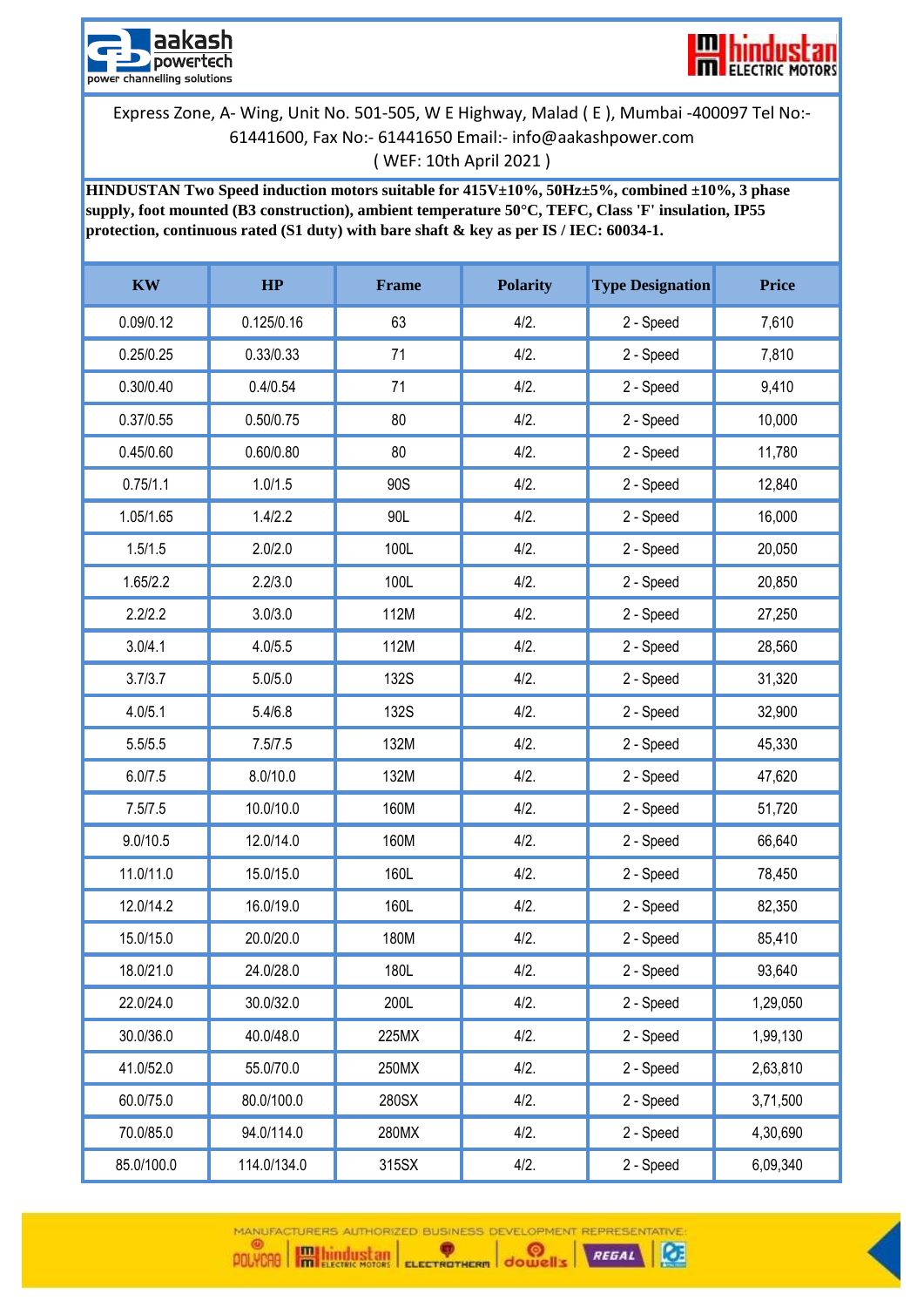



**HINDUSTAN Two Speed induction motors suitable for 415V±10%, 50Hz±5%, combined ±10%, 3 phase supply, foot mounted (B3 construction), ambient temperature 50°C, TEFC, Class 'F' insulation, IP55 protection, continuous rated (S1 duty) with bare shaft & key as per IS / IEC: 60034-1.**

| $\mathbf{K}\mathbf{W}$ | HP          | Frame       | <b>Polarity</b> | <b>Type Designation</b> | <b>Price</b> |
|------------------------|-------------|-------------|-----------------|-------------------------|--------------|
| 100.0/120.0            | 134.0/160.0 | 315MX       | $4/2$ .         | 2 - Speed               | 7,17,290     |
| 0.093/0.12             | 0.125/0.16  | 80          | 8/4.            | 2 - Speed               | 11,170       |
| 0.18/0.25              | 0.25/0.33   | 80          | 8/4.            | 2 - Speed               | 11,950       |
| 0.25/0.37              | 0.33/0.50   | 90S         | 8/4.            | 2 - Speed               | 12,470       |
| 0.37/0.55              | 0.50/0.75   | 90L         | 8/4.            | 2 - Speed               | 14,030       |
| 0.55/0.93              | 0.75/1.25   | 100L        | 8/4.            | 2 - Speed               | 16,150       |
| 0.75/1.1               | 1.0/1.5     | 100L        | 8/4.            | 2 - Speed               | 18,540       |
| 1.1/1.8                | 1.5/2.4     | 112M        | 8/4.            | 2 - Speed               | 20,960       |
| 1.8/2.7                | 2.4/3.6     | <b>132S</b> | 8/4.            | 2 - Speed               | 28,190       |
| 2.2/3.7                | 3.0/5.0     | 132M        | 8/4.            | 2 - Speed               | 45,700       |
| 3.0/3.9                | 4.0/5.2     | 132M        | 8/4.            | 2 - Speed               | 47,970       |
| 3.7/5.5                | 5.0/7.5     | 160M        | 8/4.            | 2 - Speed               | 52,300       |
| 5.5/9.3                | 7.5/12.5    | 160L        | 8/4.            | 2 - Speed               | 64,140       |
| 7.5/10.5               | 10.0/14.0   | 180M        | 8/4.            | 2 - Speed               | 85,740       |
| 9.3/12.0               | 12.5/16.0   | 180L        | 8/4.            | 2 - Speed               | 90,420       |
| 11.0/15.0              | 15.0/20.0   | 200L        | 8/4.            | 2 - Speed               | 1,29,270     |
| 15.0/22.0              | 20.0/30.0   | 200L        | 8/4.            | 2 - Speed               | 1,45,410     |
| 18.5/24.0              | 25.0/32.0   | 225MX       | 8/4.            | 2 - Speed               | 1,95,200     |
| 26.0/34.0              | 35.0/45.0   | 250MX       | 8/4.            | 2 - Speed               | 2,52,930     |
| 30.0/37.0              | 40.0/50.0   | 250MX       | 8/4.            | 2 - Speed               | 2,83,070     |
| 37.0/45.0              | 50.0/60.0   | 280SX       | 8/4.            | 2 - Speed               | 3,55,880     |
| 28.0/55.0              | 37.0/75.0   | 280MX       | 8/4.            | 2 - Speed               | 3,90,630     |
| 45.0/55.0              | 60.0/75.0   | 315SX       | 8/4.            | 2 - Speed               | 4,72,650     |
| 55.0/75.0              | 75.0/100.0  | 315MX       | 8/4.            | 2 - Speed               | 5,89,700     |
| 0.12/0.15              | 0.16/0.20   | 71          | 6/4.            | 2 - Speed               | 9,990        |
| 0.30/0.45              | 0.40/0.60   | 80          | 6/4.            | 2 - Speed               | 11,270       |
| 0.45/0.67              | 0.60/0.90   | 90S         | 6/4.            | 2 - Speed               | 12,290       |

MANUFACTURERS AUTHORIZED BUSINESS DEVELOPMENT REPRESENTATIVE  $\bullet$ 

 $\alpha$ 

REGAL

POLYCAO **Highland School ELECTROTHERM** dowell's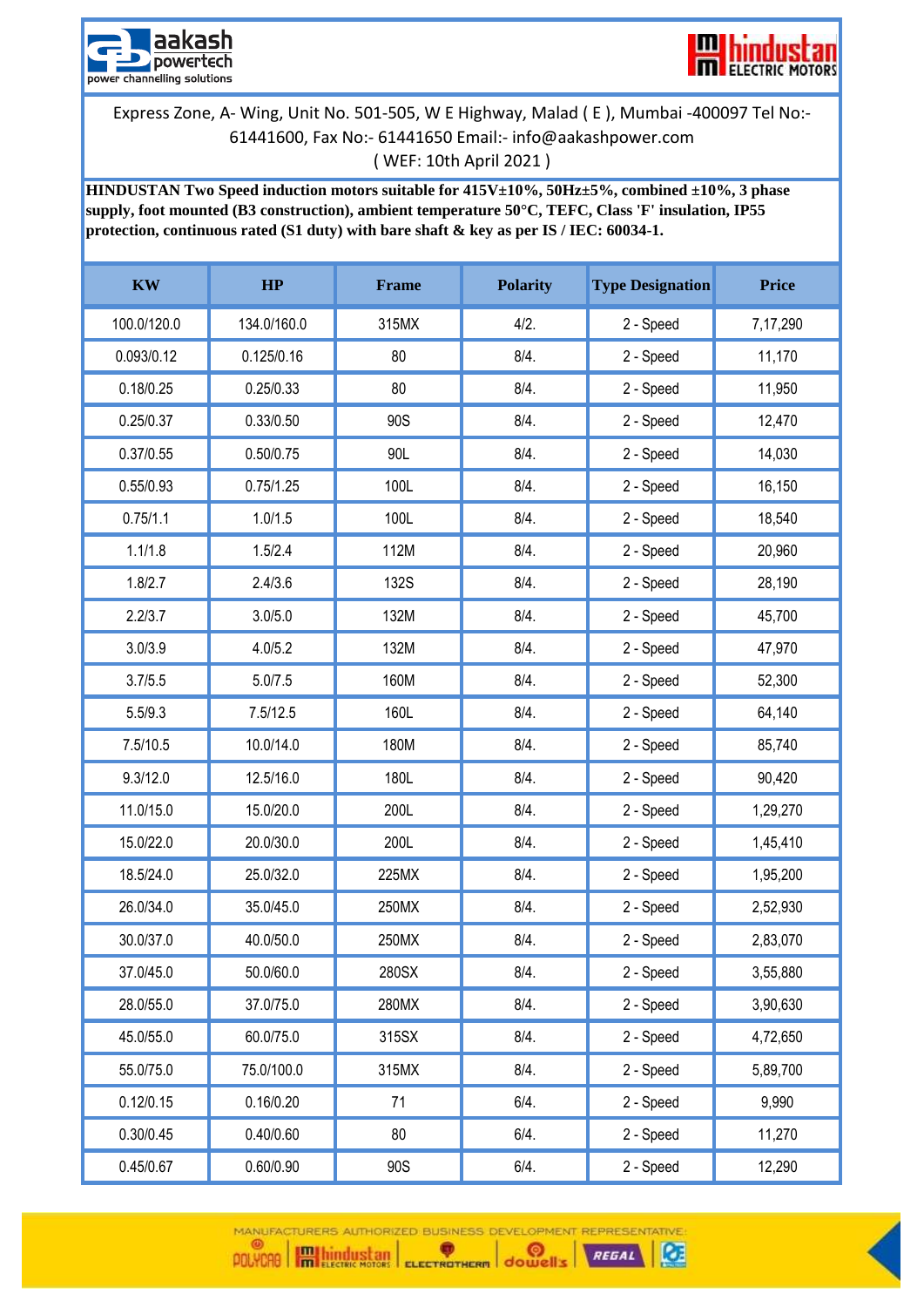



**HINDUSTAN Two Speed induction motors suitable for 415V±10%, 50Hz±5%, combined ±10%, 3 phase supply, foot mounted (B3 construction), ambient temperature 50°C, TEFC, Class 'F' insulation, IP55 protection, continuous rated (S1 duty) with bare shaft & key as per IS / IEC: 60034-1.**

| $\mathbf{K}\mathbf{W}$ | HP        | <b>Frame</b> | <b>Polarity</b> | <b>Type Designation</b> | <b>Price</b> |
|------------------------|-----------|--------------|-----------------|-------------------------|--------------|
| 0.75/1.1               | 1.0/1.5   | 90L          | 6/4.            | 2 - Speed               | 13,210       |
| 1.05/1.5               | 1.4/2.0   | 100L         | 6/4.            | 2 - Speed               | 16,250       |
| 1.65/2.2               | 2.2/3.0   | 112M         | 6/4.            | 2 - Speed               | 20,270       |
| 2.7/3.9                | 3.6/5.2   | <b>132S</b>  | 6/4.            | 2 - Speed               | 29,410       |
| 4.2/5.7                | 5.6/7.6   | 132M         | 6/4.            | 2 - Speed               | 34,470       |
| 5.5/9.0                | 7.5/12.0  | 160M         | 6/4.            | 2 - Speed               | 50,530       |
| 9.0/12.0               | 12.0/16.0 | 160L         | 6/4.            | 2 - Speed               | 63,850       |
| 11.0/16.5              | 15.0/22.0 | 180L         | 6/4.            | 2 - Speed               | 87,830       |
| 16.5/22.0              | 22.0/30.0 | 200L         | 6/4.            | 2 - Speed               | 1,24,690     |
| 22.0/30.0              | 30.0/40.0 | 225MX        | 6/4.            | 2 - Speed               | 1,90,610     |
| 30.0/37.0              | 40.0/50.0 | 250MX        | 6/4.            | 2 - Speed               | 2,55,390     |
| 30.0/45.0              | 40.0/60.0 | 280SX        | 6/4.            | 2 - Speed               | 3,19,740     |
| 45.0/55.0              | 60.0/75.0 | 280MX        | 6/4.            | 2 - Speed               | 3,65,120     |
| 3.7/5.5                | 5.0/7.5   | 160M         | 8/6.            | 2 - Speed               | 55,960       |
| 5.5/7.5                | 7.5/10.0  | 160L         | 8/6.            | 2 - Speed               | 68,610       |
| 6.3/9.3                | 8.5/12.5  | 180M         | 8/6.            | 2 - Speed               | 91,680       |
| 7.5/11.0               | 10.0/15.0 | 180L         | 8/6.            | 2 - Speed               | 96,650       |
| 11.0/15.0              | 15.0/20.0 | 200L         | 8/6.            | 2 - Speed               | 1,38,240     |
| 16.8/22.0              | 22.5/30.0 | 225MX        | 8/6.            | 2 - Speed               | 2,08,770     |
| 22.0/30.0              | 30.0/40.0 | 250MX        | 8/6.            | 2 - Speed               | 2,70,590     |

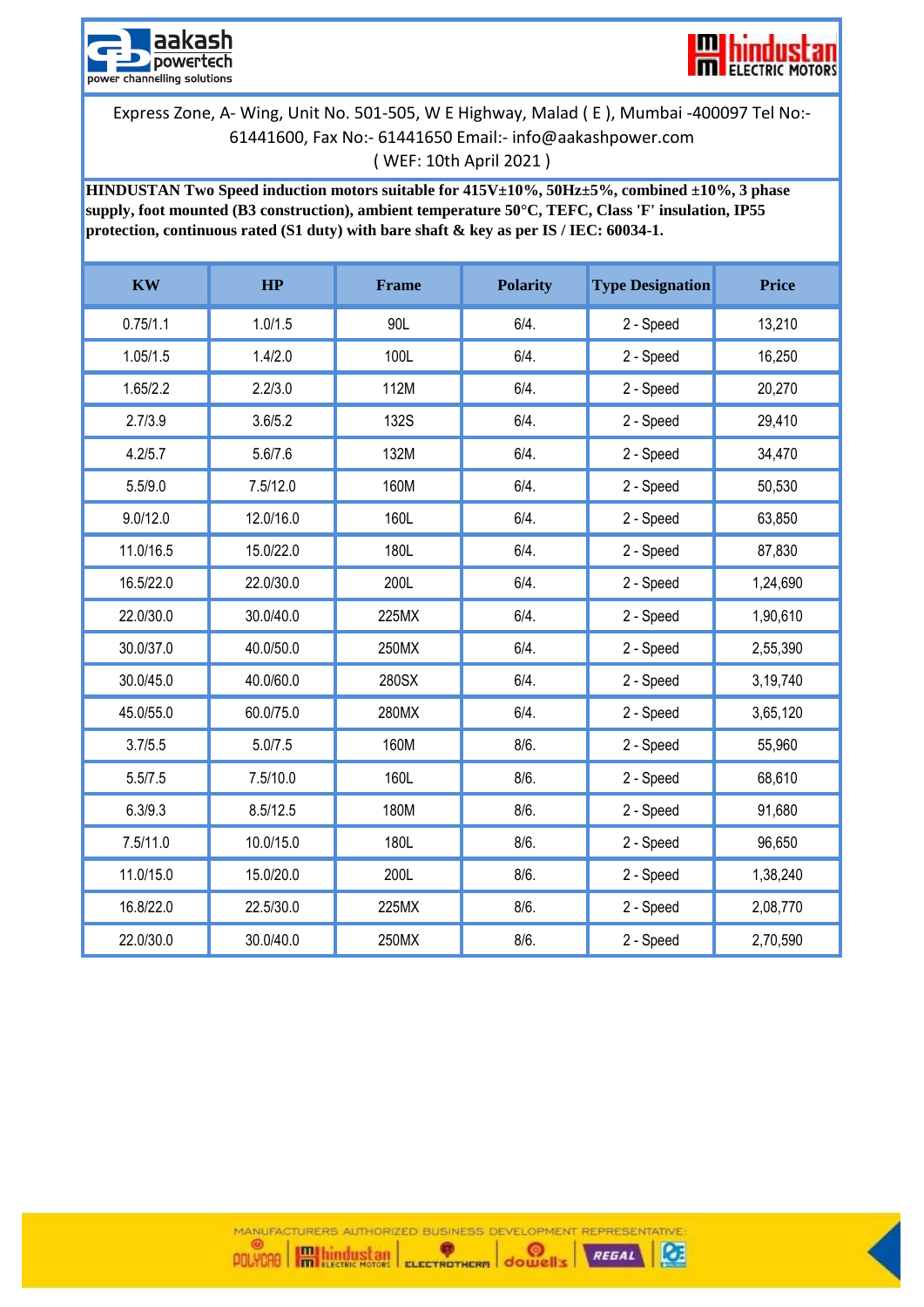



( WEF: 10th April 2021 )

**HINDUSTAN (IE2 Upto 8 Pole)Cooling tower induction motors suitable for 415V±10%, 50Hz±5%, combined ±10%, 3 phase supply, flange mounted (B5 construction), ambient temperature 50°C, TE, Class 'F' insulation, IP55 protection, continuous rated (S1 duty) with bare shaft & key as per IS / IEC: 60034-1.**

| <b>KW</b> | HP             | Frame                   | <b>Type</b><br><b>Designation</b> | <b>Price</b> | <b>KW</b>        | HP           | <b>Frame</b>    | <b>Type</b><br><b>Designation</b> | <b>Price</b> |
|-----------|----------------|-------------------------|-----------------------------------|--------------|------------------|--------------|-----------------|-----------------------------------|--------------|
|           |                | 4 Pole, 1500 RPM, IE2   |                                   |              |                  |              |                 | 4 Pole, 1500 RPM, IE3             |              |
| 0.37      | 0.5            | 71                      | 2KL2 073-0405                     | 7,330        | 0.37             | 0.5          | 71              | 2KL3 073-0405                     | 8,430        |
| 0.55      | 0.75           | 80                      | 2KL2 080-0405                     | 9,560        | 0.55             | 0.75         | 80              | 2KL3 080-0405                     | 11,000       |
| 0.75      | $\mathbf{1}$   | 80                      | 2KL2 083-0405                     | 9,720        | 0.75             | $\mathbf{1}$ | 80              | 2KL3 083-0405                     | 11,180       |
| 1.1       | 1.5            | 90S                     | 2KL2 090-0405                     | 11,990       | 1.1              | 1.5          | 90S             | 2KL3 090-0405                     | 13,790       |
| 1.5       | 2              | 90L                     | 2KL2 096-0405                     | 13,940       | 1.5              | 2            | 90L             | 2KL3 096-0405                     | 16,030       |
|           |                | 6 Pole, 1000 RPM, IE2   |                                   |              |                  |              |                 | 6 Pole, 1000 RPM, IE3             |              |
| 0.75      | 1              | 90S                     | 2KL2 090-0605                     | 12,000       | 0.75             | 1            | 90S             | 2KL3 090-0605                     | 13,810       |
| 1.1       | 1.5            | 90L                     | 2KL2 096-0605                     | 13,650       | 1.1              | 1.5          | 90L             | 2KL3 096-0605                     | 15,690       |
| 1.5       | 2              | 100L                    | 2KL2 106-0605                     | 17,700       | 1.5              | 2            | 100L            | 2KL3 106-0605                     | 20,370       |
| 2.2       | $\mathfrak{Z}$ | 112M                    | 2KL2 123-0605                     | 20,200       | 2.2              | 3            | 112M            | 2KL3 123-0605                     | 23,250       |
| 3.7       | 5              | 132S                    | 2KL2 130-0605                     | 31,460       | 3.7              | 5            | 132S            | 2KL3 130-0605                     | 36,180       |
| 5.5       | 7.5            | 132M                    | 2KL2 133-0605                     | 38,700       | 5.5              | 7.5          | 132M            | 2KL3 133-0605                     | 44,510       |
| 7.5       | 10             | 160M                    | 2KL2 164-0605                     | 56,350       | 7.5              | 10           | 160M            | 2KL3 164-0605                     | 64,800       |
| 9.3       | 12.5           | 160L                    | 2KL2 166-0605                     | 66,060       | 9.3              | 12.5         | 160L            | 2KL3 166-0605                     | 75,980       |
| 11        | 15             | 160L                    | 2KL2 167-0605                     | 71,000       | 11               | 15           | 160L            | 2KL3 167-0605                     | 81,650       |
|           |                | 8 Pole, 750 RPM, IE2    |                                   |              |                  |              |                 | 8 Pole, 750 RPM, IE3              |              |
| 1.1       | 1.5            | 100L                    | 2KL2 106-0805                     | 19,450       | 1.1              | 1.5          | 100L            | 2KL3 106-0805                     | 22,380       |
| 1.5       | 2              | 112M                    | 2KL2 123-0805                     | 22,030       | 1.5              | 2            | 112M            | 2KL3 123-0805                     | 25,340       |
| 2.2       | 3              | 132S                    | 2KL2 130-0805                     | 29,770       | 2.2              | 3            | 132S            | 2KL3 130-0805                     | 34,240       |
| 3.7       | 5              | 160M                    | 2KL2 163-0805                     | 51,790       | 3.7              | 5            | 160M            | 2KL3 163-0805                     | 59,560       |
| 5.5       | 7.5            | 160M                    | 2KL2 164-0805                     | 57,730       | 5.5              | 7.5          | 160M            | 2KL3 164-0805                     | 66,400       |
| $7.5$     | 10             | 160L                    | 2KL2 166-0805                     | 70,860       | 7.5              | 10           | 160L            | 2KL3 166-0805                     | 81,480       |
| 9.3       | 12.5           | 180M                    | 2KL2 183-0805                     | 89,970       | 9.3              | 12.5         | 180M            | 2KL3 183-0805                     | 1,03,470     |
| 11        | 15             | 180L                    | 2KL2 186-0805                     | 94,880       | 11               | 15           | 180L            | 2KL3 186-0805                     | 1,09,120     |
| 15        | 20             | 200L                    | 2KL2 206-0805                     | 1,44,220     | 15               | 20           | 200L            | 2KL3 206-0805                     | 1,65,860     |
|           |                | <b>10 Pole, 600 RPM</b> |                                   |              | 12 Pole, 500 RPM |              |                 |                                   |              |
| 1.5       | 2              | 132S                    | Cooling Tower                     | 25,500       | 1.1              | 1.5          | 132S            | Cooling Tower                     | 25,500       |
| 2.2       | 3              | 132M                    | Cooling Tower                     | 41,340       | 1.5              | 2            | 132M            | Cooling Tower                     | 38,140       |
| 3.7       | 5              | 160M                    | Cooling Tower                     | 49,360       | 2.2              | 3            | 160M            | Cooling Tower                     | 44,860       |
| 5.5       | 7.5            | 180M                    | Cooling Tower                     | 74,080       | 3.7              | 5            | 160L            | Cooling Tower                     | 55,010       |
| 7.5       | 10             | 180L                    | Cooling Tower                     | 83,600       | 5.5              | 7.5          | 180M            | Cooling Tower                     | 70,940       |
| 9.3       | 12.5           | 180L                    | Cooling Tower                     | 89,190       | $7.5\,$          | $10\,$       | $180\mathrm{L}$ | Cooling Tower                     | 82,740       |
| 11        | 15             | $180\mathrm{L}$         | Cooling Tower                     | 99,740       | 9.3              | 12.5         | $180\mathrm{L}$ | Cooling Tower                     | 94,550       |
| 15        | 20             | $200L$                  | Cooling Tower                     | 1,38,150     | 11               | 15           | $200L$          | Cooling Tower                     | 1,32,660     |
| 18.5      | 25             | 225MX                   | Cooling Tower                     | 1,84,550     | 15               | $20\,$       | 225MX           | Cooling Tower                     | 1,75,010     |
|           |                |                         |                                   |              | 18.5             | 25           | 250MX           | Cooling Tower                     | 2,26,920     |
|           |                |                         |                                   |              |                  | 30           | $280{\rm SX}$   | Cooling Tower                     | 2,80,000     |
|           |                |                         |                                   |              | 30               | 40           | $280\mbox{MX}$  | Cooling Tower                     | 3,07,370     |
|           |                |                         |                                   |              | 37               | 50           | 315MX           | Cooling Tower                     | 4,63,990     |
|           |                |                         |                                   |              |                  | $60\,$       | 315MX           | Cooling Tower                     | 4,84,880     |

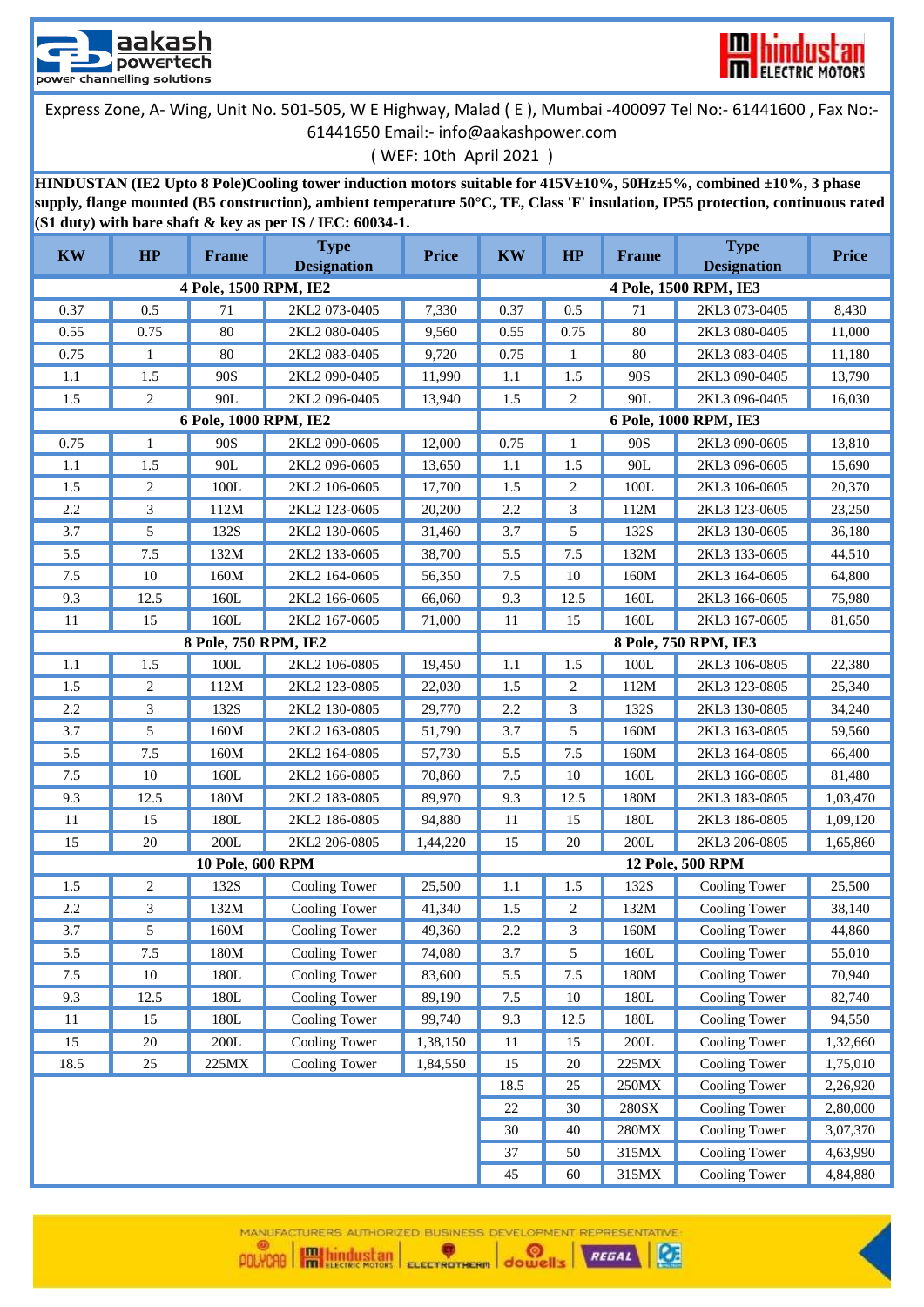



**HINDUSTAN Torque motors suitable for 415V±10%, 50Hz±5%, combined ±10%, 3 phase supply, foot mounted (B3 construction), ambient temperature 50°C, Class 'F' insulation, IP55 protection, continuous rated (S1 duty) with bare shaft & key as per IS / IEC: 60034-1.**

| <b>KW</b>                          | HP             | Torque (kg.m) | Frame            | <b>Type Designation</b> | <b>Price</b> |  |  |  |
|------------------------------------|----------------|---------------|------------------|-------------------------|--------------|--|--|--|
|                                    |                |               | 4 Pole, 1500 RPM |                         |              |  |  |  |
| 0.075                              | 0.10           | 0.048         | 63               | <b>Torque Motor</b>     | 7,150        |  |  |  |
| 0.15                               | 0.20           | 0.096         | 71               | <b>Torque Motor</b>     | 8,510        |  |  |  |
| 0.22                               | 0.30           | 0.144         | 80               | <b>Torque Motor</b>     | 10,810       |  |  |  |
| 0.37                               | 0.50           | 0.24          | 90S              | <b>Torque Motor</b>     | 12,610       |  |  |  |
| 0.55                               | 0.75           | 0.36          | 90L              | <b>Torque Motor</b>     | 13,590       |  |  |  |
| 0.75                               | 1.0            | 0.48          | 100L             | <b>Torque Motor</b>     | 17,560       |  |  |  |
| 1.1                                | 1.5            | 0.72          | 112M             | <b>Torque Motor</b>     | 22,950       |  |  |  |
| 1.23                               | 1.65           | 0.80          | 112M             | <b>Torque Motor</b>     | 22,950       |  |  |  |
| 1.5                                | 2.0            | 0.96          | 112M             | <b>Torque Motor</b>     | 24,060       |  |  |  |
| 1.9                                | 2.5            | 1.2           | 132S*            | <b>Torque Motor</b>     | 30,570       |  |  |  |
| 2.2                                | 3.0            | 1.44          | 132M*            | <b>Torque Motor</b>     | 45,320       |  |  |  |
| 3.7                                | 5.0            | 2.42          | 160M*            | <b>Torque Motor</b>     | 63,950       |  |  |  |
| 5.5                                | 7.5            | 3.57          | 160L*            | <b>Torque Motor</b>     | 78,870       |  |  |  |
| 6 Pole, 1000 RPM                   |                |               |                  |                         |              |  |  |  |
| 0.18                               | 0.25           | 0.18          | 90S              | <b>Torque Motor</b>     | 13,330       |  |  |  |
| 0.37                               | 0.5            | 0.36          | 90L              | <b>Torque Motor</b>     | 13,300       |  |  |  |
| 0.55                               | 0.75           | 0.54          | 100L             | <b>Torque Motor</b>     | 17,600       |  |  |  |
| 0.75                               | 1              | 0.72          | 112M             | <b>Torque Motor</b>     | 22,000       |  |  |  |
| 1.1                                | 1.5            | 1.08          | 132S*            | <b>Torque Motor</b>     | 32,000       |  |  |  |
| 1.5                                | $\overline{2}$ | 1.46          | 132S*            | <b>Torque Motor</b>     | 39,170       |  |  |  |
| 3.7                                | 5              | 3.62          | 160L*            | <b>Torque Motor</b>     | 81,980       |  |  |  |
|                                    |                |               | 8 Pole, 750 RPM  |                         |              |  |  |  |
| 0.037                              | 0.05           | 0.048         | 71               | <b>Torque Motor</b>     | 11,220       |  |  |  |
| 0.075                              | 0.1            | 0.096         | 80               | <b>Torque Motor</b>     | 12,990       |  |  |  |
| 0.15                               | 0.2            | 0.19          | 90S              | <b>Torque Motor</b>     | 13,590       |  |  |  |
| 0.18                               | 0.25           | 0.24          | 90L              | <b>Torque Motor</b>     | 15,230       |  |  |  |
| 0.37                               | 0.5            | 0.48          | 100L             | <b>Torque Motor</b>     | 17,480       |  |  |  |
| 0.55                               | 0.75           | 0.72          | 112M             | <b>Torque Motor</b>     | 22,470       |  |  |  |
| 0.75                               | 1              | 0.96          | 132S*            | <b>Torque Motor</b>     | 30,610       |  |  |  |
| 1.1                                | 1.5            | 1.44          | 132M*            | <b>Torque Motor</b>     | 59,110       |  |  |  |
| 12 Pole, 500 RPM                   |                |               |                  |                         |              |  |  |  |
| 0.37                               | 0.5            | 0.72          | 112M             | <b>Torque Motor</b>     | 22,820       |  |  |  |
| - With forced cooling arrangement. |                |               |                  |                         |              |  |  |  |

MANUFACTURERS AUTHORIZED BUSINESS DEVELOPMENT REPRESENTATIVE

Œ

REGAL

(G)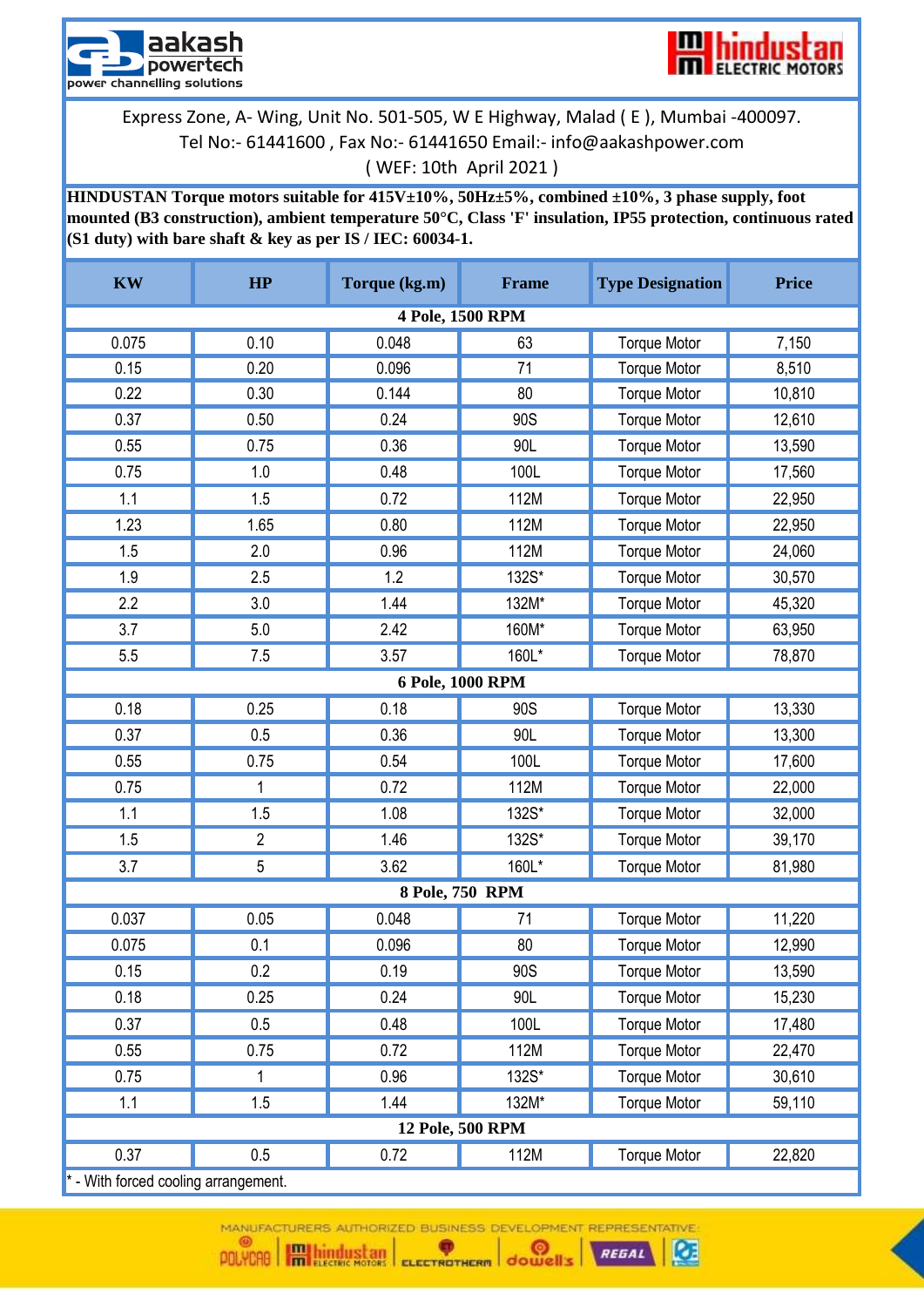



( WEF: 10th April 2021 )

**HINDUSTAN Flameproof IE2 induction motors suitable for 415V±10%, 50Hz±5%, combined ±10%, 3 phase supply, foot mounted (B3 construction), ambient temperature 50°C, TEFC, Class 'F' insulation, IP55 protection, continuous rated (S1 duty) with bare shaft & key as per IEC: 60034-1 & suitable for gas group IIB as per IS/IEC:60079-1.**

| <b>KW</b> | <b>HP</b>      | <b>Frame</b>     | <b>Type</b><br><b>Designation</b> | <b>Price</b> | <b>KW</b> | <b>HP</b> | <b>Frame</b>     | <b>Type</b><br><b>Designation</b> | <b>Price</b> |
|-----------|----------------|------------------|-----------------------------------|--------------|-----------|-----------|------------------|-----------------------------------|--------------|
|           |                | 2 Pole, 3000 RPM |                                   |              |           |           | 4 Pole, 1500 RPM |                                   |              |
| 0.18      | 0.25           | 63FLP            | Flame Proof IE2                   | 14.810       | 0.12      | 0.16      | 63FLP            | Flame Proof IE2                   | 14.600       |
| 0.25      | 0.33           | 63FLP            | Flame Proof IE2                   | 14.890       | 0.18      | 0.25      | 63FLP            | Flame Proof IE2                   | 14.600       |
| 0.37      | 0.5            | <b>71 FLP</b>    | Flame Proof IE2                   | 15,180       | 0.25      | 0.33      | 71FLP            | Flame Proof IE2                   | 14,860       |
| 0.55      | 0.75           | <b>71 FLP</b>    | Flame Proof IE2                   | 16,990       | 0.37      | 0.5       | <b>71 FLP</b>    | Flame Proof IE2                   | 14,930       |
| 0.75      | $\mathbf{1}$   | <b>80 FLP</b>    | Flame Proof IE2                   | 17,500       | 0.55      | 0.75      | <b>80 FLP</b>    | Flame Proof IE2                   | 16,470       |
| 1.1       | 1.5            | <b>80 FLP</b>    | Flame Proof IE2                   | 19.570       | 0.75      | 1         | <b>80 FLP</b>    | Flame Proof IE2                   | 17,120       |
| 1.5       | $\overline{2}$ | 90 FLP           | Flame Proof IE2                   | 19,990       | 1.1       | 1.5       | 90 FLP           | Flame Proof IE2                   | 19,570       |
| 2.2       | 3              | 90 FLP           | Flame Proof IE2                   | 27,350       | 1.5       | 2         | 90 FLP #         | Flame Proof IE2                   | 21,240       |
| 3.7       | 5              | <b>100L FLP</b>  | Flame Proof IE2                   | 34,740       | 2.2       | 3         | <b>100L FLP</b>  | Flame Proof IE2                   | 27,010       |
| 5.5       | 7.5            | 132M FLP         | Flame Proof IE2                   | 49.270       | 3.7       | 5         | 112M FLP         | Flame Proof IE2                   | 34,210       |
| 7.5       | 10             | 132M FLP         | Flame Proof IE2                   | 54,400       | 5.5       | 7.5       | 132M FLP         | Flame Proof IE2                   | 47,050       |
| 9.3       | 12.5           | <b>160L FLP</b>  | Flame Proof IE2                   | 78,080       | 7.5       | 10        | 132M FLP         | Flame Proof IE2                   | 53,560       |
| 11        | 15             | <b>160L FLP</b>  | Flame Proof IE2                   | 91.240       | 9.3       | 12.5      | <b>160L FLP</b>  | Flame Proof IE2                   | 78,380       |
| 15        | 20             | <b>160L FLP</b>  | Flame Proof IE2                   | 1,10,720     | 11        | 15        | <b>160L FLP</b>  | Flame Proof IE2                   | 82,820       |
| 18.5      | 25             | <b>160L FLP</b>  | Flame Proof IE2                   | 1,25,730     | 15        | 20        | <b>160L FLP</b>  | Flame Proof IE2                   | 1,00,730     |
| 22        | 30             | <b>180L FLP</b>  | Flame Proof IE2                   | 1,49,150     | 18.5      | 25        | <b>180L FLP</b>  | Flame Proof IE2                   | 1,14,370     |
| 30        | 40             | <b>200L FLP</b>  | Flame Proof IE2                   | 2,00,810     | 22        | 30        | <b>180L FLP</b>  | Flame Proof IE2                   | 1,35,930     |
| 37        | 50             | <b>200L FLP</b>  | Flame Proof IE2                   | 2,60,080     | 30        | 40        | <b>200L FLP</b>  | Flame Proof IE2                   | 1,82,380     |
| 45        | 60             | 225M FLP         | Flame Proof IE2                   | 3,30,120     | 37        | 50        | 225SX FLP        | Flame Proof IE2                   | 2,37,540     |
| 55        | 75             | <b>250M FLP</b>  | Flame Proof IE2                   | 4,04,220     | 45        | 60        | 225MX FLP        | Flame Proof IE2                   | 3,00,380     |
| 75        | 100            | <b>280S FLP</b>  | Flame Proof IE2                   | 4,96,840     | 55        | 75        | 250MX FLP        | Flame Proof IE2                   | 3,68,020     |
| 90        | 120            | 280M FLP         | Flame Proof IE2                   | 5,37,260     | 75        | 100       | 280SX FLP        | Flame Proof IE2                   | 4,50,980     |
| 110       | 150            | 315S FLP         | Flame Proof IE2                   | 6,22,450     | 90        | 120       | 280MX FLP        | Flame Proof IE2                   | 4,59,740     |
| 132       | 180            | 315M FLP         | Flame Proof IE2                   | 7,38,020     | 110       | 150       | <b>315SX FLP</b> | Flame Proof IE2                   | 5,48,860     |
| 160       | 215            | 315L FLP         | Flame Proof IE2                   | 8,36,720     | 132       | 180       | 315MX FLP        | Flame Proof IE2                   | 6,64,280     |
| 180       | 240            | 315L FLP         | Flame Proof IE2                   | 10,03,160    | 160       | 215       | 315LX FLP        | Flame Proof IE2                   | 6,97,540     |
| 200       | 270            | 315L FLP         | Flame Proof IE2                   | 12,46,440    | 180       | 240       | 315LX FLP        | Flame Proof IE2                   | 8,34,950     |
|           |                |                  |                                   |              | 200       | 270       | 315LX FLP        | Flame Proof IE2                   | 9,95,510     |

| KW               | HP      | <b>Frame</b>  | <b>Type</b><br><b>Designation</b> | <b>Price</b> | <b>KW</b> | <b>HP</b> | <b>Frame</b>    | <b>Type</b><br><b>Designation</b> | <b>Price</b> |
|------------------|---------|---------------|-----------------------------------|--------------|-----------|-----------|-----------------|-----------------------------------|--------------|
| 6 Pole, 1000 RPM |         |               |                                   |              |           |           | 8 Pole, 750 RPM |                                   |              |
| 0.18             | 0.25    | 71 FLP        | Flame Proof IE2                   | 16,390       | 0.12      | 0.16      | 71 FLP          | Flame Proof IE2                   | 19,040       |
| 0.25             | 0.33    | 71 FLP        | Flame Proof IE2                   | 16,850       | 0.18      | 0.25      | 80 FLP          | Flame Proof IE2                   | 19,460       |
| 0.37             | $0.5\,$ | <b>80 FLP</b> | Flame Proof IE2                   | 17.320       | 0.25      | 0.33      | 80 FLP          | Flame Proof IE <sub>2</sub>       | 19,660       |

REGAL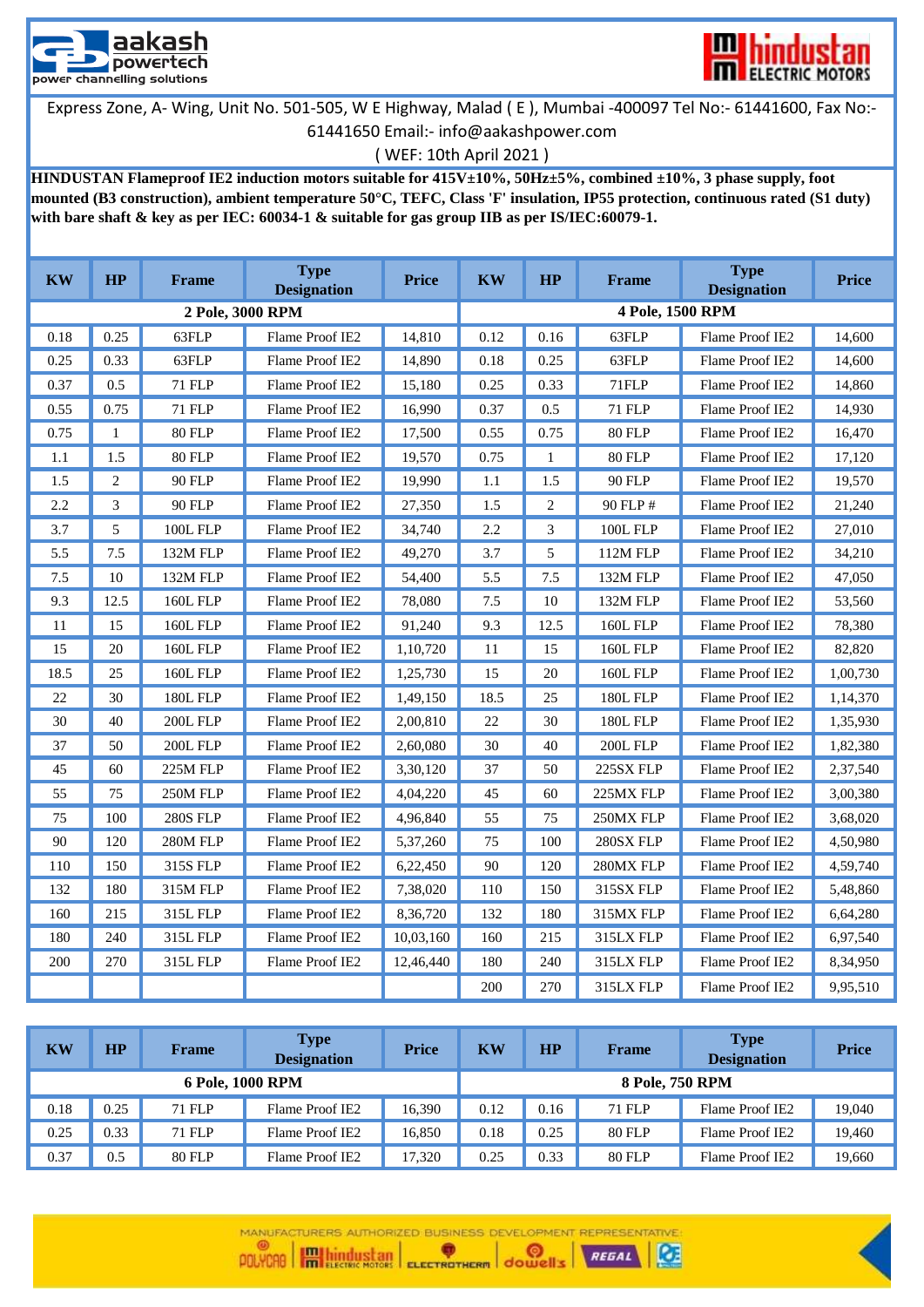



( WEF: 10th April 2021 )

**HINDUSTAN Flameproof IE2 induction motors suitable for 415V±10%, 50Hz±5%, combined ±10%, 3 phase supply, foot mounted (B3 construction), ambient temperature 50°C, TEFC, Class 'F' insulation, IP55 protection, continuous rated (S1 duty) with bare shaft & key as per IEC: 60034-1 & suitable for gas group IIB as per IS/IEC:60079-1.**

| 0.55 | 0.75 | 80 FLP          | Flame Proof IE2 | 17.810   | 0.37 | 0.5  | 90 FLP          | Flame Proof IE2 | 20,260   |
|------|------|-----------------|-----------------|----------|------|------|-----------------|-----------------|----------|
| 0.75 | 1    | <b>90 FLP</b>   | Flame Proof IE2 | 20,750   | 0.55 | 0.75 | 90 FLP          | Flame Proof IE2 | 22,050   |
| 1.1  | 1.5  | 90 FLP #        | Flame Proof IE2 | 21,340   | 0.75 |      | <b>100L FLP</b> | Flame Proof IE2 | 26,650   |
| 1.5  | 2    | <b>100L FLP</b> | Flame Proof IE2 | 30,910   | 1.1  | 1.5  | <b>100L FLP</b> | Flame Proof IE2 | 30,950   |
| 2.2  | 3    | <b>112M FLP</b> | Flame Proof IE2 | 35,910   | 1.5  | 2    | 112M FLP        | Flame Proof IE2 | 37,200   |
| 3.7  | 5    | 132M FLP        | Flame Proof IE2 | 47,580   | 2.2  | 3    | 132M FLP        | Flame Proof IE2 | 49,160   |
| 5.5  | 7.5  | 132M FLP        | Flame Proof IE2 | 57,660   | 3.7  | 5    | 132M FLP        | Flame Proof IE2 | 79,460   |
| 7.5  | 10   | <b>160L FLP</b> | Flame Proof IE2 | 89,210   | 5.5  | 7.5  | <b>160L FLP</b> | Flame Proof IE2 | 91,290   |
| 9.3  | 12.5 | <b>160L FLP</b> | Flame Proof IE2 | 1,04,040 | 7.5  | 10   | <b>160L FLP</b> | Flame Proof IE2 | 1,11,330 |
| 11   | 15   | <b>160L FLP</b> | Flame Proof IE2 | 1,09,260 | 9.3  | 12.5 | <b>180L FLP</b> | Flame Proof IE2 | 1,41,660 |
| 15   | 20   | <b>180L FLP</b> | Flame Proof IE2 | 1,39,740 | 11   | 15   | <b>180L FLP</b> | Flame Proof IE2 | 1,49,110 |
| 18.5 | 25   | 200L FLP        | Flame Proof IE2 | 1,73,790 | 15   | 20   | <b>200L FLP</b> | Flame Proof IE2 | 1,92,920 |
| 22   | 30   | <b>200L FLP</b> | Flame Proof IE2 | 1,88,530 | 18.5 | 25   | 225SX FLP       | Flame Proof IE2 | 2,39,560 |
| 30   | 40   | 225MX FLP       | Flame Proof IE2 | 3,09,050 | 22   | 30   | 225MX FLP       | Flame Proof IE2 | 3,15,260 |
| 37   | 50   | 250MX FLP       | Flame Proof IE2 | 3,79,530 | 30   | 40   | 250MX FLP       | Flame Proof IE2 | 3,87,180 |
| 45   | 60   | 280SX FLP       | Flame Proof IE2 | 4,40,800 | 37   | 50   | 280SX FLP       | Flame Proof IE2 | 4,96,880 |
| 55   | 75   | 280MX FLP       | Flame Proof IE2 | 4,75,430 | 45   | 60   | 280MX FLP       | Flame Proof IE2 | 5,05,100 |
| 75   | 100  | 315SX FLP       | Flame Proof IE2 | 5,57,520 | 55   | 75   | 315SX FLP       | Flame Proof IE2 | 6,15,420 |
| 90   | 120  | 315MX FLP       | Flame Proof IE2 | 6,53,760 | 75   | 100  | 315MX FLP       | Flame Proof IE2 | 7,20,810 |
| 110  | 150  | 315MX FLP       | Flame Proof IE2 | 7,16,740 | 90   | 120  | 315LX FLP       | Flame Proof IE2 | 7,88,960 |
| 132  | 180  | 315LX FLP       | Flame Proof IE2 | 8,68,790 | 110  | 150  | 315LX FLP       | Flame Proof IE2 | 8,79,780 |

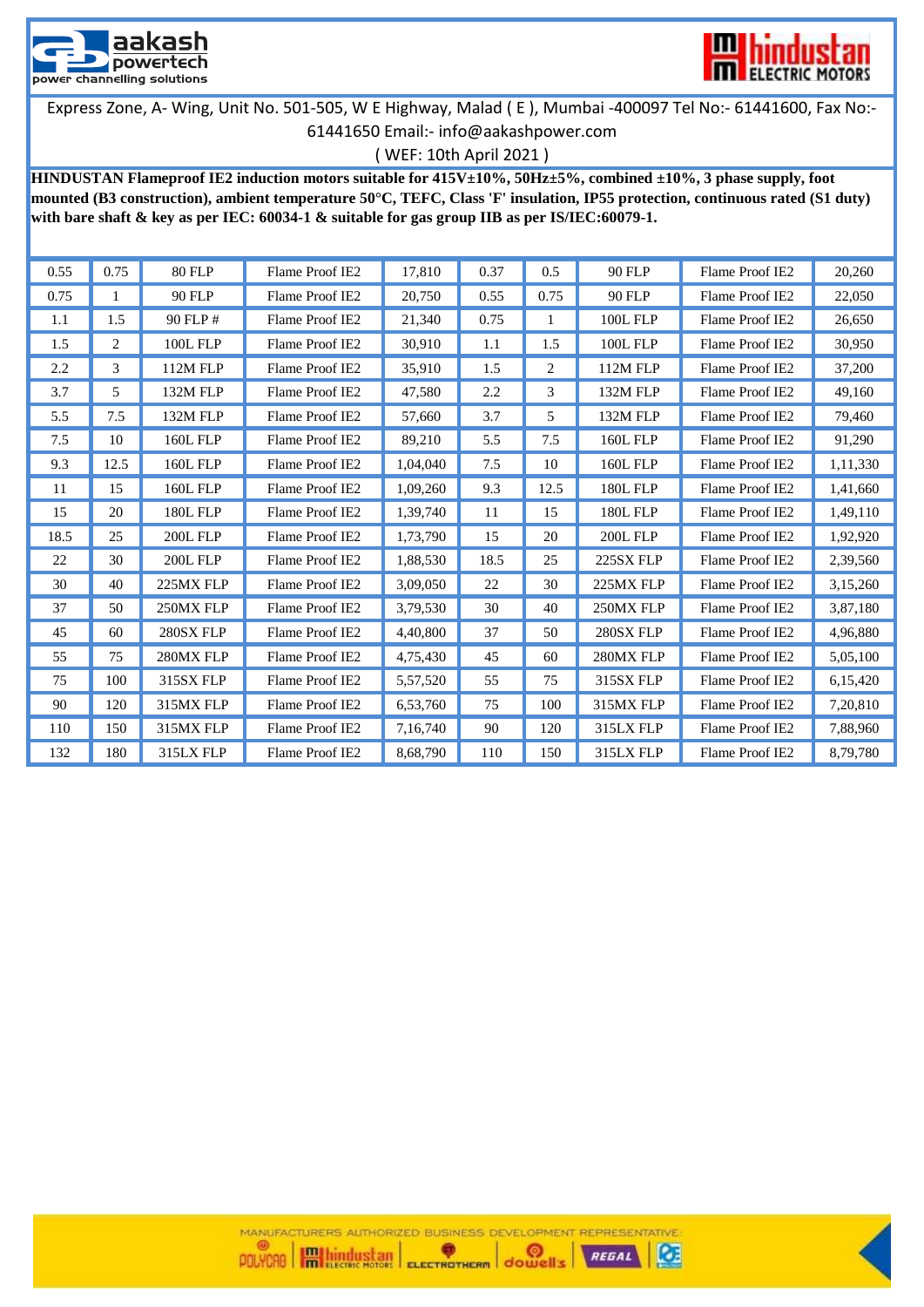



( WEF: 10th April 2021 )

**HINDUSTAN Flameproof IE3 induction motors suitable for 415V±10%, 50Hz±5%, combined ±10%, 3 phase supply, foot mounted (B3 construction), ambient temperature 50°C, TEFC, Class 'F' insulation, IP55 protection, continuous rated (S1 duty) with bare shaft & key as per IEC: 60034-1 & suitable for gas group IIB as per IS/IEC:60079-1.**

| <b>KW</b> | HP   | <b>Frame</b>    | <b>Type</b><br><b>Designation</b> | <b>Price</b> | <b>KW</b> | HP             | <b>Frame</b>     | <b>Type</b><br><b>Designation</b> | <b>Price</b> |
|-----------|------|-----------------|-----------------------------------|--------------|-----------|----------------|------------------|-----------------------------------|--------------|
|           |      |                 | 2 Pole, 3000 RPM                  |              |           |                | 4 Pole, 1500 RPM |                                   |              |
| 0.18      | 0.25 | 63FLP           | Flame Proof IE3                   | 17,020       | 0.12      | 0.16           | 63FLP            | Flame Proof IE3                   | 16,790       |
| 0.25      | 0.33 | 63FLP           | Flame Proof IE3                   | 17,130       | 0.18      | 0.25           | 63FLP            | Flame Proof IE3                   | 16,790       |
| 0.37      | 0.5  | <b>71 FLP</b>   | Flame Proof IE3                   | 17,460       | 0.25      | 0.33           | 71FLP            | Flame Proof IE3                   | 17,090       |
| 0.55      | 0.75 | 71 FLP          | Flame Proof IE3                   | 19,540       | 0.37      | 0.5            | 71 FLP           | Flame Proof IE3                   | 17,180       |
| 0.75      | 1    | <b>80 FLP</b>   | Flame Proof IE3                   | 20,130       | 0.55      | 0.75           | <b>80 FLP</b>    | Flame Proof IE3                   | 18,920       |
| 1.1       | 1.5  | 80 FLP #        | Flame Proof IE3                   | 22,490       | 0.75      | $\mathbf{1}$   | 80 FLP #         | Flame Proof IE3                   | 19,700       |
| 1.5       | 2    | 90 FLP          | Flame Proof IE3                   | 23,010       | 1.1       | 1.5            | 90 FLP           | Flame Proof IE3                   | 22,490       |
| 2.2       | 3    | 90 FLP          | Flame Proof IE3                   | 31,440       | 1.5       | $\overline{2}$ | 90 FLP #         | Flame Proof IE3                   | 24,420       |
| 3.7       | 5    | 100L FLP        | Flame Proof IE3                   | 39,940       | 2.2       | 3              | <b>100L FLP</b>  | Flame Proof IE3                   | 31,060       |
| 5.5       | 7.5  | 132M FLP        | Flame Proof IE3                   | 56,680       | 3.7       | 5              | 112M FLP         | Flame Proof IE3                   | 39,350       |
| 7.5       | 10   | 132M FLP        | Flame Proof IE3                   | 62,580       | 5.5       | 7.5            | 132M FLP #       | Flame Proof IE3                   | 54,100       |
| 9.3       | 12.5 | 160L FLP #      | Flame Proof IE3                   | 89,790       | 7.5       | 10             | 132M FLP         | Flame Proof IE3                   | 61,600       |
| 11        | 15   | 160L FLP #      | Flame Proof IE3                   | 1,04,920     | 9.3       | 12.5           | 160L FLP #       | Flame Proof IE3                   | 90,140       |
| 15        | 20   | 160L FLP #      | Flame Proof IE3                   | 1,27,320     | 11        | 15             | 160L FLP #       | Flame Proof IE3                   | 95,240       |
| 18.5      | 25   | 160L FLP #      | Flame Proof IE3                   | 1,44,580     | 15        | 20             | 160L FLP #       | Flame Proof IE3                   | 1,15,840     |
| 22        | 30   | <b>180L FLP</b> | Flame Proof IE3                   | 1,71,520     | 18.5      | 25             | <b>180L FLP</b>  | Flame Proof IE3                   | 1,31,500     |
| 30        | 40   | 200L FLP        | Flame Proof IE3                   | 2,30,910     | 22        | 30             | <b>180L FLP</b>  | Flame Proof IE3                   | 1,56,320     |
| 37        | 50   | <b>200L FLP</b> | Flame Proof IE3                   | 2,99,080     | 30        | 40             | <b>200L FLP</b>  | Flame Proof IE3                   | 2,09,730     |
| 45        | 60   | 225M FLP        | Flame Proof IE3                   | 3,79,620     | 37        | 50             | 225SX FLP        | Flame Proof IE3                   | 2,73,160     |
| 55        | 75   | 250M FLP        | Flame Proof IE3                   | 4,64,830     | 45        | 60             | 225MX FLP        | Flame Proof IE3                   | 3,45,400     |
| 75        | 100  | <b>280S FLP</b> | Flame Proof IE3                   | 5,71,360     | 55        | $75\,$         | 250MX FLP        | Flame Proof IE3                   | 4,23,200     |
| 90        | 120  | 280M FLP        | Flame Proof IE3                   | 6,17,840     | 75        | 100            | 280SX FLP        | Flame Proof IE3                   | 5,18,620     |
| 110       | 150  | 315S FLP        | Flame Proof IE3                   | 7,15,830     | 90        | 120            | 280MX FLP        | Flame Proof IE3                   | 5,28,690     |
| 132       | 180  | 315M FLP        | Flame Proof IE3                   | 8,48,730     | 110       | 150            | 315SX FLP        | Flame Proof IE3                   | 6,31,190     |
| 160       | 215  | 315L FLP        | Flame Proof IE3                   | 9,62,240     | 132       | 180            | 315MX FLP        | Flame Proof IE3                   | 7,63,890     |
| 180       | 240  | 315L FLP        | Flame Proof IE3                   | 11,53,640    | 160       | 215            | 315LX FLP        | Flame Proof IE3                   | 8,02,170     |
| 200       | 270  | 315L FLP        | Flame Proof IE3                   | 14,33,400    | 180       | 240            | 315LX FLP        | Flame Proof IE3                   | 9,60,170     |
|           |      |                 |                                   |              | 200       | 270            | 315LX FLP        | Flame Proof IE3                   | 11,44,830    |

MANUFACTURERS AUTHORIZED BUSINESS DEVELOPMENT REPRESENTATIVE  $\bullet$ 



Œ

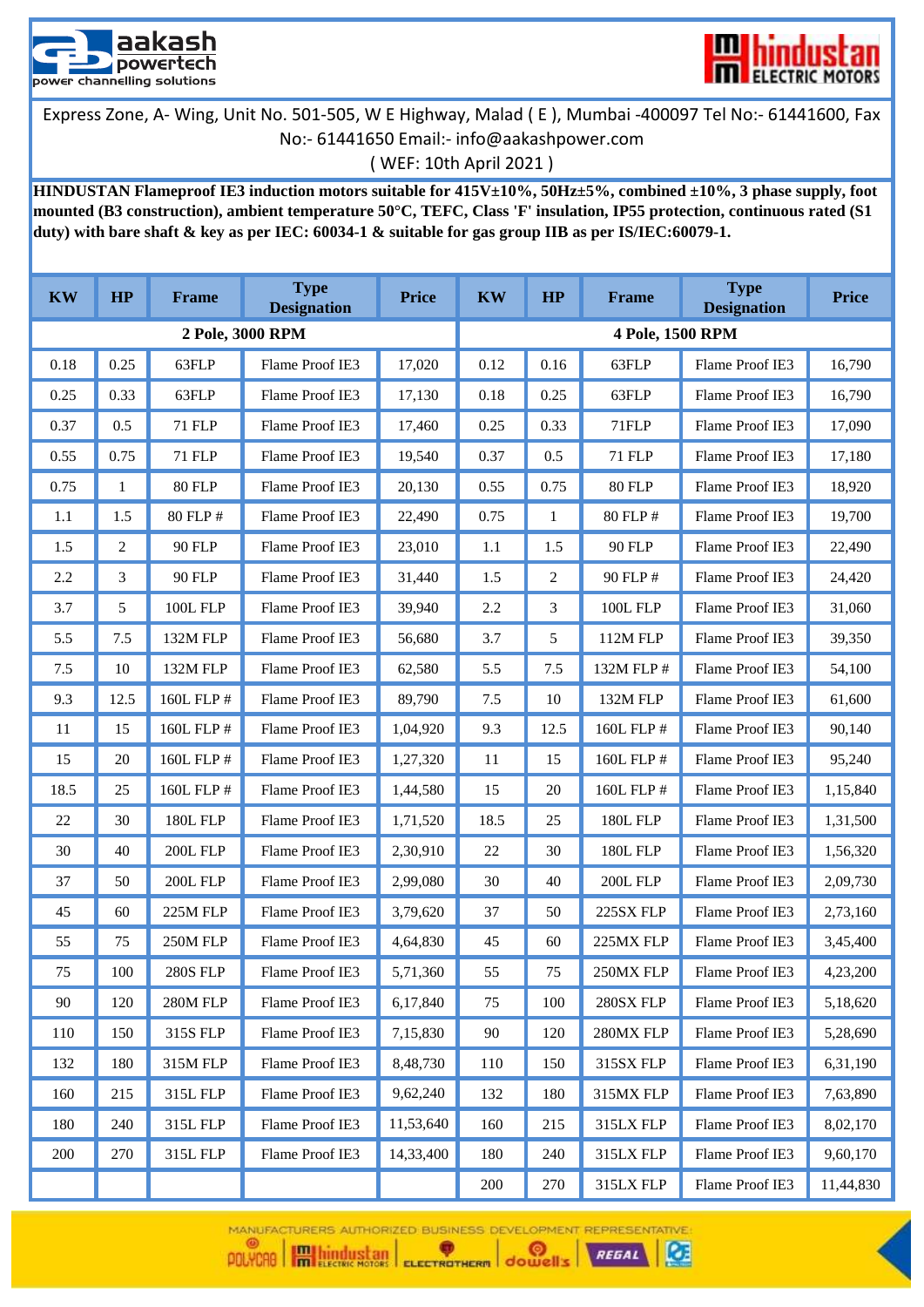



( WEF: 10th April 2021 )

**HINDUSTAN Flameproof IE3 induction motors suitable for 415V±10%, 50Hz±5%, combined ±10%, 3 phase supply, foot mounted (B3 construction), ambient temperature 50°C, TEFC, Class 'F' insulation, IP55 protection, continuous rated (S1 duty) with bare shaft & key as per IEC: 60034-1 & suitable for gas group IIB as per IS/IEC:60079-1.**

| <b>KW</b> | HP             | Frame            | <b>Type</b><br><b>Designation</b> | <b>Price</b> | <b>KW</b>       | HP             | Frame           | <b>Type</b><br><b>Designation</b> | <b>Price</b> |
|-----------|----------------|------------------|-----------------------------------|--------------|-----------------|----------------|-----------------|-----------------------------------|--------------|
|           |                |                  | 6 Pole, 1000 RPM                  |              | 8 Pole, 750 RPM |                |                 |                                   |              |
| 0.18      | 0.25           | 71 FLP           | Flame Proof IE3                   | 18,850       | 0.12            | 0.16           | 71 FLP          | Flame Proof IE3                   | 21,910       |
| 0.25      | 0.33           | <b>71 FLP</b>    | Flame Proof IE3                   | 19,380       | 0.18            | 0.25           | <b>80 FLP</b>   | Flame Proof IE3                   | 22,390       |
| 0.37      | 0.5            | <b>80 FLP</b>    | Flame Proof IE3                   | 19,910       | 0.25            | 0.33           | <b>80 FLP</b>   | Flame Proof IE3                   | 22,590       |
| 0.55      | 0.75           | 80 FLP           | Flame Proof IE3                   | 20,480       | 0.37            | 0.5            | 90 FLP          | Flame Proof IE3                   | 23,290       |
| 0.75      | $\mathbf{1}$   | 90 FLP           | Flame Proof IE3                   | 23,860       | 0.55            | 0.75           | 90 FLP          | Flame Proof IE3                   | 25,360       |
| 1.1       | 1.5            | 90 FLP#          | Flame Proof IE3                   | 24,550       | 0.75            | $\mathbf{1}$   | <b>100L FLP</b> | Flame Proof IE3                   | 30,660       |
| 1.5       | $\overline{2}$ | <b>100L FLP</b>  | Flame Proof IE3                   | 35,560       | 1.1             | 1.5            | <b>100L FLP</b> | Flame Proof IE3                   | 35,590       |
| 2.2       | 3              | 112M FLP         | Flame Proof IE3                   | 41,310       | 1.5             | $\overline{2}$ | 112M FLP        | Flame Proof IE3                   | 42,790       |
| 3.7       | 5              | 132M FLP         | Flame Proof IE3                   | 54,700       | 2.2             | 3              | 132M FLP        | Flame Proof IE3                   | 56,560       |
| 5.5       | 7.5            | 132M FLP         | Flame Proof IE3                   | 66,310       | 3.7             | 5              | 132M FLP        | Flame Proof IE3                   | 91,370       |
| $7.5\,$   | 10             | <b>160L FLP</b>  | Flame Proof IE3                   | 1,02,590     | 5.5             | 7.5            | <b>160L FLP</b> | Flame Proof IE3                   | 1,04,980     |
| 9.3       | 12.5           | 160L FLP         | Flame Proof IE3                   | 1,19,650     | 7.5             | 10             | <b>160L FLP</b> | Flame Proof IE3                   | 1,28,030     |
| 11        | 15             | <b>160L FLP</b>  | Flame Proof IE3                   | 1,25,640     | 9.3             | 12.5           | <b>180L FLP</b> | Flame Proof IE3                   | 1,62,900     |
| 15        | 20             | <b>180L FLP</b>  | Flame Proof IE3                   | 1,60,690     | 11              | 15             | <b>180L FLP</b> | Flame Proof IE3                   | 1,71,470     |
| 18.5      | 25             | 200L FLP         | Flame Proof IE3                   | 1,99,870     | 15              | 20             | 200L FLP        | Flame Proof IE3                   | 2,21,860     |
| 22        | 30             | 200L FLP         | Flame Proof IE3                   | 2,16,780     | 18.5            | 25             | 225SX FLP       | Flame Proof IE3                   | 2,75,510     |
| 30        | 40             | 225MX FLP        | Flame Proof IE3                   | 3,55,390     | 22              | 30             | 225MX FLP       | Flame Proof IE3                   | 3,62,550     |
| 37        | 50             | 250MX FLP        | Flame Proof IE3                   | 4,36,470     | 30              | 40             | 250MX FLP       | Flame Proof IE3                   | 4,45,270     |
| 45        | 60             | 280SX FLP        | Flame Proof IE3                   | 5,06,910     | 37              | 50             | 280SX FLP       | Flame Proof IE3                   | 5,71,420     |
| 55        | 75             | 280MX FLP        | Flame Proof IE3                   | 5,46,760     | 45              | 60             | 280MX FLP       | Flame Proof IE3                   | 5,80,880     |
| 75        | 100            | <b>315SX FLP</b> | Flame Proof IE3                   | 6,41,130     | 55              | 75             | 315SX FLP       | Flame Proof IE3                   | 7,07,750     |
| 90        | 120            | 315MX FLP        | Flame Proof IE3                   | 7,51,820     | 75              | 100            | 315MX FLP       | Flame Proof IE3                   | 8,28,940     |
| 110       | 150            | 315MX FLP        | Flame Proof IE3                   | 8,24,250     | 90              | 120            | 315LX FLP       | Flame Proof IE3                   | 9,07,320     |
| 132       | 180            | 315LX FLP        | Flame Proof IE3                   | 9,99,120     | 110             | 150            | 315LX FLP       | Flame Proof IE3                   | 10,11,740    |



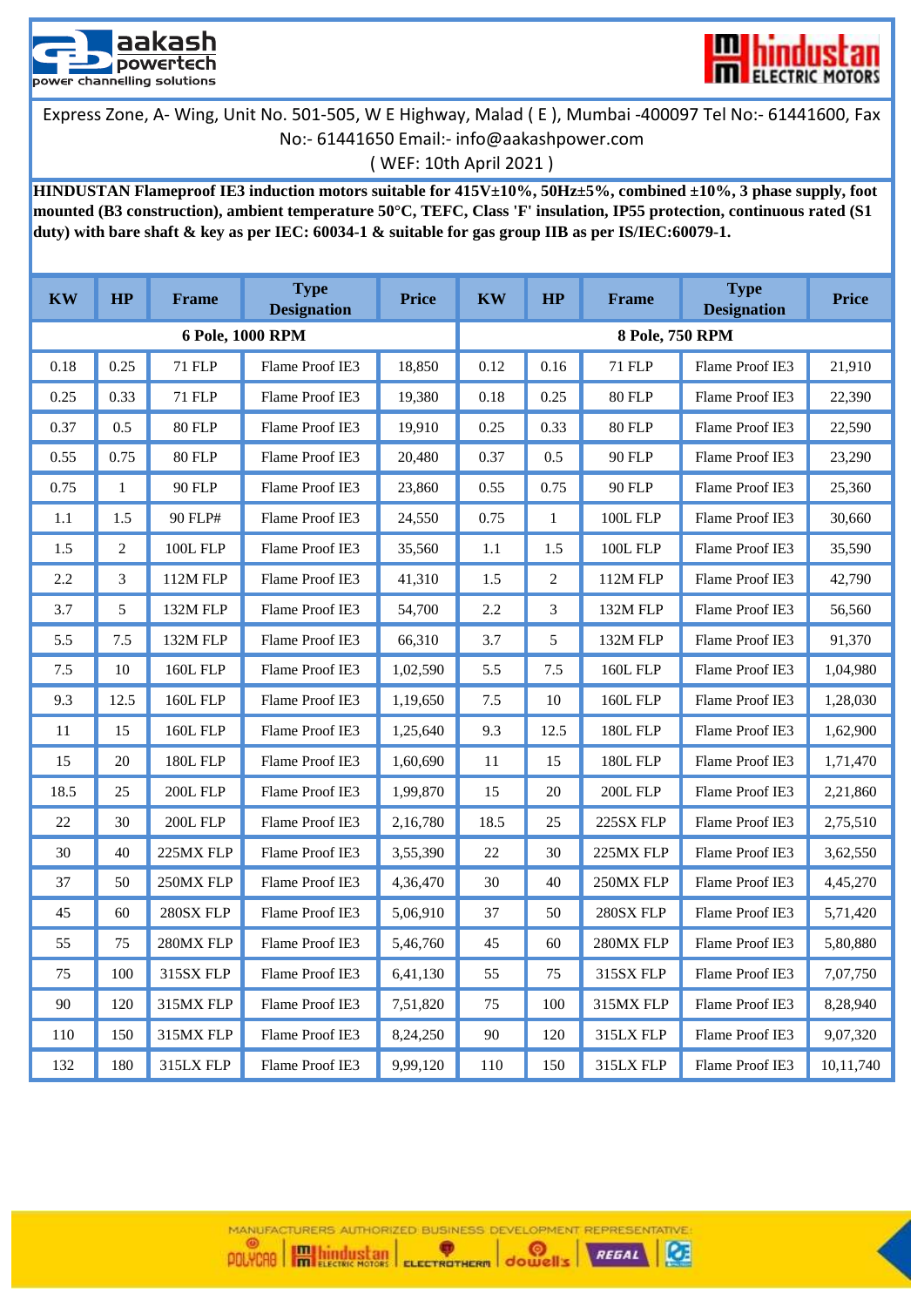



**HINDUSTAN Flameproof Standard induction motors suitable for 415V±10%, 50Hz±5%, combined ±10%, 3 phase supply, foot mounted (B3 construction), ambient temperature 50°C, TEFC, Class 'F' insulation, IP55 protection, continuous rated (S1 duty) with bare shaft & key as per IEC: 60034-1 & suitable for gas group IIB as per IS/IEC:60079-1.**

| <b>KW</b> | HP   | <b>Frame</b>    | <b>Type</b><br><b>Designation</b> | <b>Price</b> | <b>KW</b> | HP      | <b>Frame</b>              | <b>Type Designation</b> | <b>Price</b> |
|-----------|------|-----------------|-----------------------------------|--------------|-----------|---------|---------------------------|-------------------------|--------------|
|           |      |                 | 2 Pole, 3000 RPM                  |              |           |         |                           | 4 Pole, 1500 RPM        |              |
| 0.18      | 0.25 | 63FLP           | Flame Proof STD                   | 13,560       | 0.12      | 0.16    | 63FLP                     | Flame Proof STD         | 13,250       |
| 0.25      | 0.33 | 63FLP           | Flame Proof STD                   | 13,660       | 0.18      | 0.25    | 63FLP                     | Flame Proof STD         | 13,390       |
| 0.37      | 0.5  | 71 FLP          | Flame Proof STD                   | 13,930       | 0.25      | 0.33    | 71FLP                     | Flame Proof STD         | 13,600       |
| 0.55      | 0.75 | 71 FLP          | Flame Proof STD                   | 15,570       | 0.37      | 0.5     | 71 FLP                    | Flame Proof STD         | 13,680       |
| 0.75      | 1    | 80 FLP          | Flame Proof STD                   | 16,030       | 0.55      | 0.75    | 80 FLP                    | Flame Proof STD         | 15,110       |
| 1.1       | 1.5  | <b>80 FLP</b>   | Flame Proof STD                   | 17,940       | 0.75      | 1       | 80 FLP                    | <b>Flame Proof STD</b>  | 15,690       |
| 1.5       | 2    | 90 FLP          | Flame Proof STD                   | 18,810       | 1.1       | 1.5     | 90 FLP                    | Flame Proof STD         | 17,940       |
| 2.2       | 3    | 90 FLP          | Flame Proof STD                   | 25,120       | 1.5       | 2       | 90 FLP                    | Flame Proof STD         | 19,460       |
| 3.7       | 5    | <b>100L FLP</b> | Flame Proof STD                   | 31,810       | 2.2       | 3       | $100L$ FLP $\,$           | Flame Proof STD         | 24,750       |
| 5.5       | 7.5  | 132M FLP        | <b>Flame Proof STD</b>            | 45,170       | 3         | 4       | 112M FLP                  | Flame Proof STD         | 27,340       |
| 7.5       | 10   | 132M FLP        | Flame Proof STD                   | 49,810       | 3.7       | 5       | 112M FLP                  | Flame Proof STD         | 31,260       |
| 9.3       | 12.5 | <b>160L FLP</b> | Flame Proof STD                   | 72,420       | 5.5       | 7.5     | 132M FLP                  | Flame Proof STD         | 43,120       |
| 11        | 15   | <b>160L FLP</b> | <b>Flame Proof STD</b>            | 87,420       | 7.5       | 10      | 132M FLP                  | <b>Flame Proof STD</b>  | 49,100       |
| 15        | 20   | <b>160L FLP</b> | Flame Proof STD                   | 1,06,080     | 9.3       | 12.5    | <b>160L FLP</b>           | Flame Proof STD         | 75,120       |
| 18.5      | 25   | <b>160L FLP</b> | Flame Proof STD                   | 1,20,670     | 11        | 15      | <b>160L FLP</b>           | Flame Proof STD         | 79,350       |
| 22        | 30   | <b>180L FLP</b> | Flame Proof STD                   | 1,42,550     | 15        | 20      | <b>160L FLP</b>           | Flame Proof STD         | 96,680       |
| 30        | 40   | 200L FLP        | Flame Proof STD                   | 1,92,380     | 18.5      | 25      | <b>180L FLP</b>           | Flame Proof STD         | 1,09,320     |
| 37        | 50   | 200L FLP        | Flame Proof STD                   | 2,49,610     | 22        | 30      | <b>180L FLP</b>           | Flame Proof STD         | 1,29,930     |
| 45        | 60   | 225M FLP        | Flame Proof STD                   | 3,15,460     | 30        | 40      | 200L FLP                  | Flame Proof STD         | 1,75,050     |
| 55        | 75   | 250M FLP        | Flame Proof STD                   | 3,87,260     | 37        | 50      | 225SX FLP                 | Flame Proof STD         | 2,27,990     |
| 75        | 100  | <b>280S FLP</b> | Flame Proof STD                   | 4,76,950     | 45        | 60      | 225MX FLP                 | Flame Proof STD         | 2,87,030     |
| 90        | 120  | 280M FLP        | Flame Proof STD                   | 5,15,760     | 55        | 75      | 250MX FLP                 | Flame Proof STD         | 3,52,590     |
| 110       | 150  | 315S FLP        | Flame Proof STD                   | 5,97,570     | 75        | 100     | 280SX FLP                 | Flame Proof STD         | 4,32,950     |
| 132       | 180  | 315M FLP        | Flame Proof STD                   | 7,08,510     | $90\,$    | $120\,$ | $280\mathrm{MX}$ FLP $\,$ | Flame Proof STD         | 4,41,360     |
| 150       | 200  | 315M FLP        | Flame Proof STD                   | 7,70,990     | 110       | 150     | 315SX FLP                 | Flame Proof STD         | 5,26,910     |
| 160       | 215  | 315L FLP        | Flame Proof STD                   | 8,03,260     | 132       | 180     | 315MX FLP                 | Flame Proof STD         | 6,37,710     |
| 180       | 240  | 315L FLP        | Flame Proof STD                   | 9,63,030     | 150       | 200     | 315MX FLP                 | Flame Proof STD         | 6,60,230     |
| 200       | 270  | 315L FLP        | Flame Proof STD                   | 11,60,260    | 160       | 215     | 315LX FLP                 | Flame Proof STD         | 6,69,640     |
|           |      |                 |                                   |              | 180       | 240     | 315LX FLP                 | Flame Proof STD         | 8,01,560     |
|           |      |                 |                                   |              | 200       | 270     | 315LX FLP                 | Flame Proof STD         | 9,26,680     |

MANUFACTURERS AUTHORIZED BUSINESS DEVELOPMENT REPRESENTATIVE @) POLYCAO **Highland School ELECTROTHERM** dowell's  $\bullet$  $\alpha$ REGAL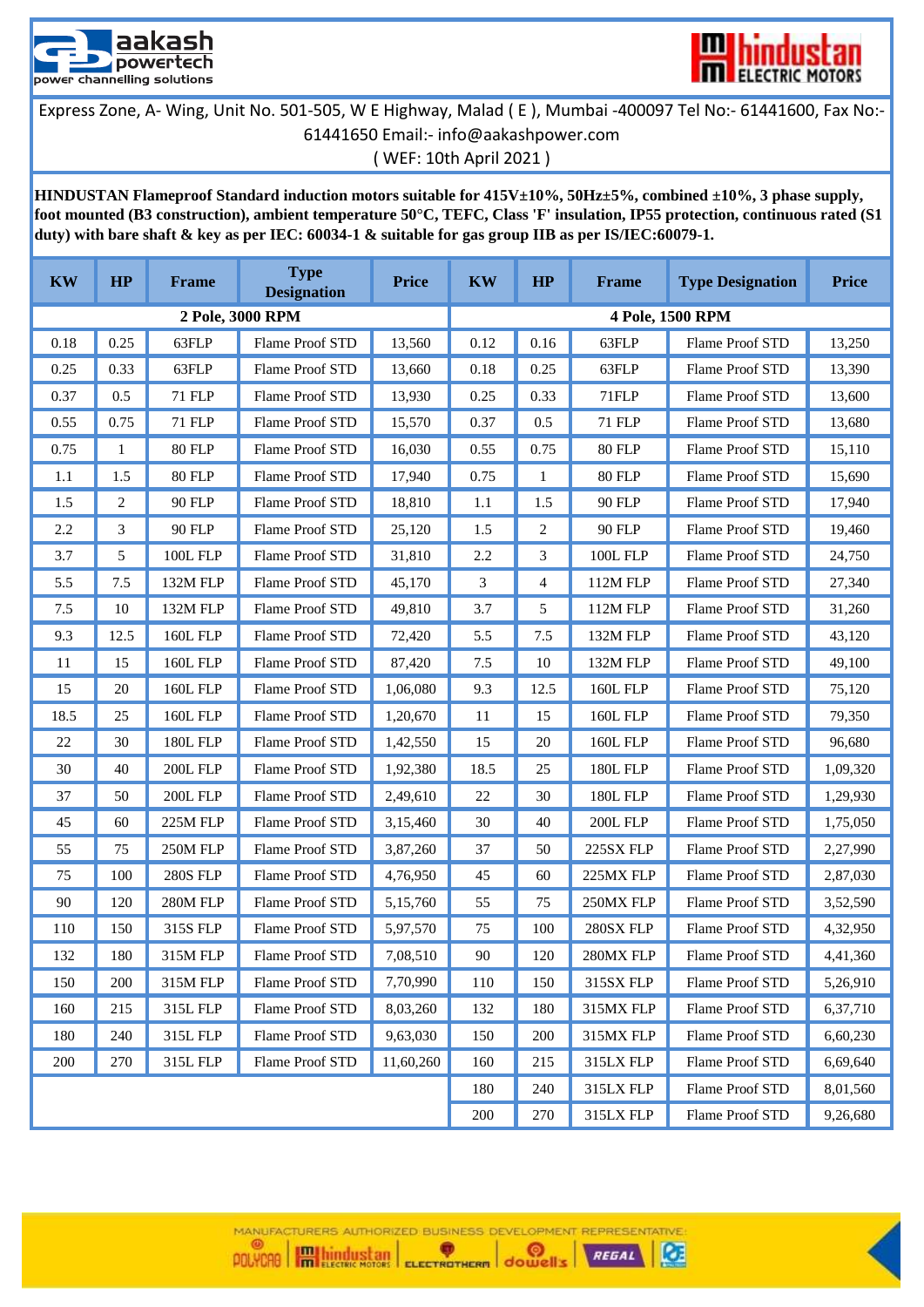



**HINDUSTAN Flameproof Standard induction motors suitable for 415V±10%, 50Hz±5%, combined ±10%, 3 phase supply, foot mounted (B3 construction), ambient temperature 50°C, TEFC, Class 'F' insulation, IP55 protection, continuous rated (S1 duty) with bare shaft & key as per IEC: 60034-1 & suitable for gas group IIB as per IS/IEC:60079-1.**

| <b>KW</b> | HP   | <b>Frame</b>    | <b>Type</b><br><b>Designation</b> | Price    | <b>KW</b> | HP   | <b>Frame</b>    | <b>Type</b><br><b>Designation</b> | <b>Price</b> |
|-----------|------|-----------------|-----------------------------------|----------|-----------|------|-----------------|-----------------------------------|--------------|
|           |      |                 | 6 Pole, 1000 RPM                  |          |           |      |                 | 8 Pole, 750 RPM                   |              |
| 0.18      | 0.25 | <b>71 FLP</b>   | Flame Proof STD                   | 15,040   | 0.12      | 0.16 | 71 FLP          | Flame Proof STD                   | 17,470       |
| 0.25      | 0.33 | <b>71 FLP</b>   | Flame Proof STD                   | 15,470   | 0.18      | 0.25 | 80 FLP          | Flame Proof STD                   | 17,840       |
| 0.37      | 0.5  | 80 FLP          | Flame Proof STD                   | 15,910   | 0.25      | 0.33 | 80 FLP          | Flame Proof STD                   | 18,030       |
| 0.55      | 0.75 | 80 FLP          | Flame Proof STD                   | 16,280   | 0.37      | 0.5  | 90 FLP          | Flame Proof STD                   | 18,620       |
| 0.75      | 1    | 90 FLP          | Flame Proof STD                   | 18,970   | 0.55      | 0.75 | 90 FLP          | Flame Proof STD                   | 20,160       |
| 1.1       | 1.5  | 90 FLP          | Flame Proof STD                   | 19,580   | 0.75      | 1    | <b>100L FLP</b> | Flame Proof STD                   | 24,390       |
| 1.5       | 2    | <b>100L FLP</b> | Flame Proof STD                   | 28,270   | 1.1       | 1.5  | <b>100L FLP</b> | Flame Proof STD                   | 28,380       |
| 2.2       | 3    | 112M FLP        | Flame Proof STD                   | 32,850   | 1.5       | 2    | <b>112M FLP</b> | Flame Proof STD                   | 34,040       |
| 3.7       | 5    | 132M FLP        | Flame Proof STD                   | 43,590   | 2.2       | 3    | 132M FLP        | Flame Proof STD                   | 44,990       |
| 5.5       | 7.5  | 132M FLP        | Flame Proof STD                   | 52,770   | 3.7       | 5    | 132M FLP        | Flame Proof STD                   | 72,770       |
| 7.5       | 10   | <b>160L FLP</b> | Flame Proof STD                   | 81,630   | 5.5       | 7.5  | <b>160L FLP</b> | Flame Proof STD                   | 83,530       |
| 9.3       | 12.5 | <b>160L FLP</b> | Flame Proof STD                   | 95,130   | 7.5       | 10   | <b>160L FLP</b> | Flame Proof STD                   | 1,01,890     |
| 11        | 15   | <b>160L FLP</b> | Flame Proof STD                   | 99,960   | 9.3       | 12.5 | <b>180L FLP</b> | Flame Proof STD                   | 1,29,520     |
| 15        | 20   | <b>180L FLP</b> | Flame Proof STD                   | 1,33,560 | 11        | 15   | <b>180L FLP</b> | Flame Proof STD                   | 1,36,400     |
| 18.5      | 25   | <b>200L FLP</b> | Flame Proof STD                   | 1,66,060 | 15        | 20   | 200L FLP        | Flame Proof STD                   | 1,84,390     |
| 22        | 30   | 200L FLP        | Flame Proof STD                   | 1,80,140 | 18.5      | 25   | 225SX FLP       | Flame Proof STD                   | 2,28,920     |
| 30        | 40   | 225MX FLP       | Flame Proof STD                   | 2,95,340 | 22        | 30   | 225MX FLP       | Flame Proof STD                   | 3,01,270     |
| 37        | 50   | 250MX FLP       | Flame Proof STD                   | 3,62,670 | 30        | 40   | 250MX FLP       | Flame Proof STD                   | 3,70,000     |
| 45        | 60   | 280SX FLP       | Flame Proof STD                   | 4,23,170 | 37        | 50   | 280SX FLP       | Flame Proof STD                   | 4,74,820     |
| 55        | 75   | 280MX FLP       | Flame Proof STD                   | 4,56,430 | 45        | 60   | 280MX FLP       | Flame Proof STD                   | 4,84,910     |
| 75        | 100  | 315SX FLP       | Flame Proof STD                   | 5,35,230 | 55        | 75   | 315SX FLP       | Flame Proof STD                   | 5,90,820     |
| 90        | 120  | 315MX FLP       | Flame Proof STD                   | 6,27,600 | 75        | 100  | 315MX FLP       | Flame Proof STD                   | 6,91,990     |
| 110       | 150  | 315MX FLP       | Flame Proof STD                   | 6,88,080 | $90\,$    | 120  | 315LX FLP       | Flame Proof STD                   | 7,57,420     |
| 132       | 180  | 315LX FLP       | Flame Proof STD                   | 8,34,050 | 110       | 150  | 315LX FLP       | Flame Proof STD                   | 8,44,610     |
| 150       | 200  | 315LX FLP       | Flame Proof STD                   | 8,70,510 |           |      |                 |                                   |              |

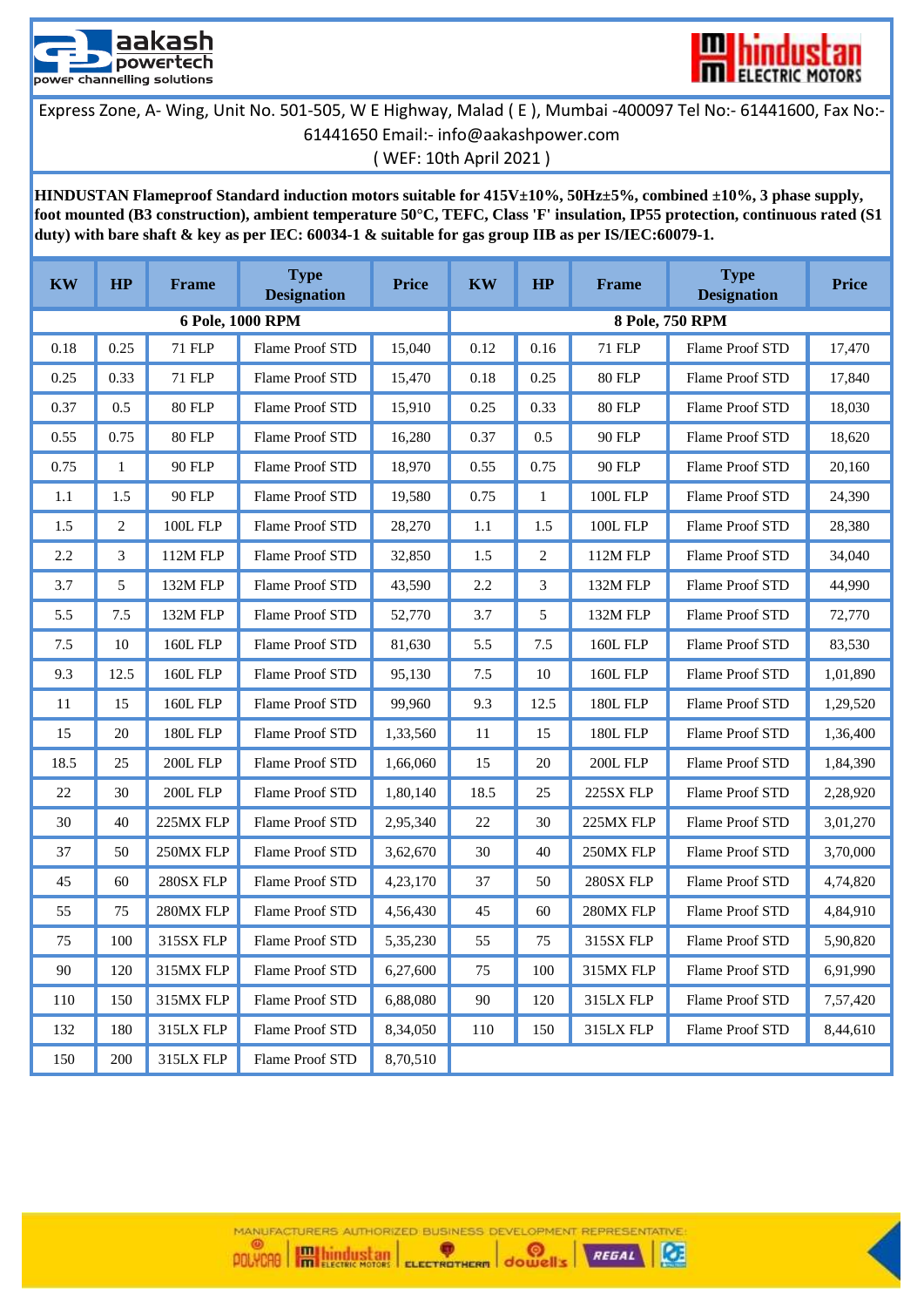



[\(](mailto:info@aakashpower.com) WEF: 10th April 2021 )

**HINDUSTAN Two Speed induction motors suitable for 415V±10%, 50Hz±5%, combined ±10%, 3 phase supply, foot mounted (B3 construction), ambient temperature 50°C, TEFC, Class 'F' insulation, IP55 protection, continuous rated (S1 duty) with bare shaft & key as per IS / IEC: 60034-1.**

| <b>KW</b> | HP          | Frame           | <b>Polarity</b> | <b>Type Designation</b> | <b>Price</b> |
|-----------|-------------|-----------------|-----------------|-------------------------|--------------|
| 0.09/0.12 | 0.125/0.16  | 63 FLP          | 4.12            | 2-Speed Flameproof      | 18,740       |
| 0.25/0.25 | 0.33/0.33   | <b>71 FLP</b>   | 4.12            | 2-Speed Flameproof      | 19,080       |
| 0.30/0.40 | 0.4/0.54    | <b>71 FLP</b>   | 4.12            | 2-Speed Flameproof      | 19,150       |
| 0.37/0.55 | 0.50/0.75   | 80 FLP          | 4.12            | 2-Speed Flameproof      | 20,410       |
| 0.45/0.60 | 0.60/0.80   | 80 FLP          | 4.12            | 2-Speed Flameproof      | 21,190       |
| 0.75/1.1  | 1.0/1.5     | <b>90 FLP</b>   | 4.12            | 2-Speed Flameproof      | 24,210       |
| 1.05/1.65 | 1.4/2.2     | <b>90 FLP</b>   | 4.12            | 2-Speed Flameproof      | 27,270       |
| 1.65/2.2  | 2.2/3.0     | <b>100L FLP</b> | 4.12            | 2-Speed Flameproof      | 39,350       |
| 3.0/4.1   | 4.0/5.5     | 112M FLP        | 4.12            | 2-Speed Flameproof      | 48,750       |
| 4.0/5.1   | 5.4/6.8     | 132M FLP        | 4.12            | 2-Speed Flameproof      | 63,680       |
| 6.0/7.5   | 8.0/10.0    | 132M FLP        | 4.12            | 2-Speed Flameproof      | 76,130       |
| 9.0/10.5  | 12.0/14.0   | <b>160L FLP</b> | 4.12            | 2-Speed Flameproof      | 1,16,220     |
| 12.0/14.2 | 16.0/19.0   | <b>160L FLP</b> | 4.12            | 2-Speed Flameproof      | 1,38,270     |
| 15.0/15.0 | 20.0/20.0   | <b>180L FLP</b> | 4.12            | 2-Speed Flameproof      | 1,70,640     |
| 18.0/21.0 | 24.0/28.0   | <b>180L FLP</b> | 4.12            | 2-Speed Flameproof      | 1,87,670     |
| 22.0/24.0 | 30.0/32.0   | <b>200L FLP</b> | 4.12            | 2-Speed Flameproof      | 2,18,620     |
| 30.0/36.0 | 40.0/48.0   | 225MX FLP       | 4.12            | 2-Speed Flameproof      | 3,58,780     |
| 41.0/52.0 | 55.0/70.0   | 250MX FLP       | 4.12            | 2-Speed Flameproof      | 4,40,780     |
| 60.0/75.0 | 80.0/100.0  | 280SX FLP       | 4.12            | 2-Speed Flameproof      | 5,65,830     |
| 70.0/85.0 | 94.0/114.0  | 280MX FLP       | 4.12            | 2-Speed Flameproof      | 5,76,820     |
| 85.0/100  | 114.0/134.0 | 315SX FLP       | 4.12            | 2-Speed Flameproof      | 7,15,920     |
| 100/120   | 134/160     | 315MX FLP       | 4.12            | 2-Speed Flameproof      | 8,58,300     |
| 0.09/0.12 | 0.12/0.16   | 80 FLP          | 8. / 4          | 2-Speed Flameproof      | 23,200       |
| 0.18/0.25 | 0.25/0.33   | 80 FLP          | 8. / 4          | 2-Speed Flameproof      | 23,440       |
| 0.25/0.37 | 0.33/0.50   | <b>90 FLP</b>   | 8. / 4          | 2-Speed Flameproof      | 24,220       |
| 0.37/0.55 | 0.50/0.75   | 90 FLP          | 8. / 4          | 2-Speed Flameproof      | 26,230       |
| 0.55/0.93 | 0.75/1.25   | <b>100L FLP</b> | 8. / 4          | 2-Speed Flameproof      | 30,900       |
| 0.75/1.1  | 1.0/1.5     | <b>100L FLP</b> | 8. / 4          | 2-Speed Flameproof      | 34,740       |
| 1.1/1.8   | 1.5/2.4     | 112M FLP        | 8. / 4          | 2-Speed Flameproof      | 40,670       |
| 1.8/2.7   | 2.4/3.6     | 132M FLP        | 8. / 4          | 2-Speed Flameproof      | 52,930       |

MANUFACTURERS AUTHORIZED BUSINESS DEVELOPMENT REPRESENTATIVE



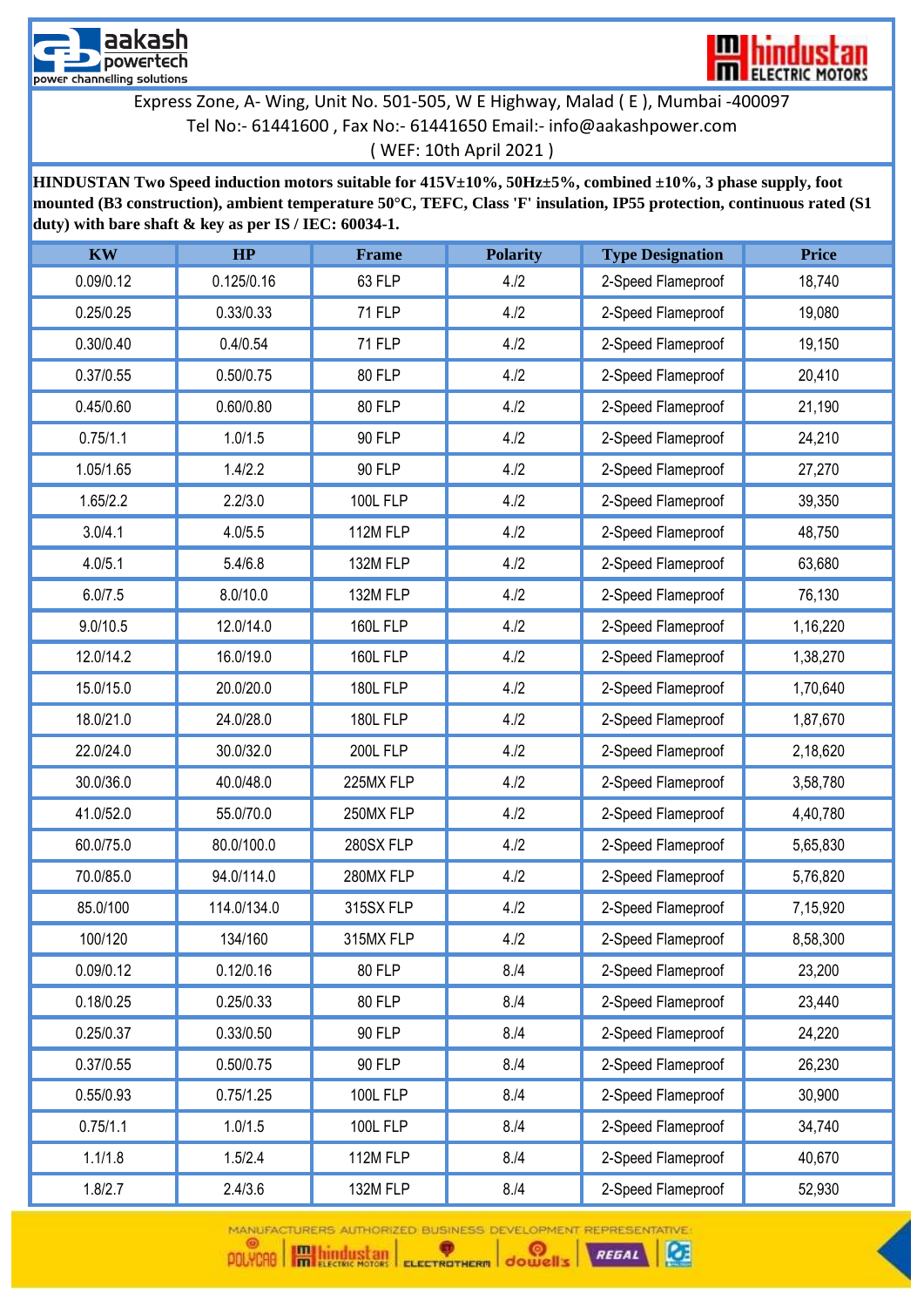



[\(](mailto:info@aakashpower.com) WEF: 10th April 2021 )

**HINDUSTAN Two Speed induction motors suitable for 415V±10%, 50Hz±5%, combined ±10%, 3 phase supply, foot mounted (B3 construction), ambient temperature 50°C, TEFC, Class 'F' insulation, IP55 protection, continuous rated (S1 duty) with bare shaft & key as per IS / IEC: 60034-1.**

| <b>KW</b> | HP         | Frame           | <b>Polarity</b> | <b>Type Designation</b> | <b>Price</b> |
|-----------|------------|-----------------|-----------------|-------------------------|--------------|
| 3.0/3.9   | 4.0/5.2    | 132M FLP        | 8. / 4          | 2-Speed Flameproof      | 86,860       |
| 3.7/5.5   | 5.0/7.5    | <b>160L FLP</b> | 8. / 4          | 2-Speed Flameproof      | 99,760       |
| 5.5/9.3   | 7.5/12.5   | <b>160L FLP</b> | 8. / 4          | 2-Speed Flameproof      | 1,21,710     |
| 7.5/10.5  | 10.0/14.0  | <b>180L FLP</b> | 8. / 4          | 2-Speed Flameproof      | 1,54,700     |
| 9.3/12.0  | 12.5/16.0  | <b>180L FLP</b> | 8. / 4          | 2-Speed Flameproof      | 1,62,940     |
| 11.0/15.0 | 15.0/20.0  | <b>200L FLP</b> | 8. / 4          | 2-Speed Flameproof      | 2,20,250     |
| 18.5/24.0 | 25.0/32.0  | 225MX FLP       | 8. / 4          | 2-Speed Flameproof      | 3,59,890     |
| 26.0/34.0 | 35.0/45.0  | 250MX FLP       | 8. / 4          | 2-Speed Flameproof      | 4,41,990     |
| 30.0/37.0 | 40.0/50.0  | 250MX FLP       | 8. / 4          | 2-Speed Flameproof      | 4,81,010     |
| 37.0/45.0 | 50.0/60.0  | 280SX FLP       | 8. / 4          | 2-Speed Flameproof      | 5,93,530     |
| 28.0/55.0 | 37.0/75.0  | 280MX FLP       | 8. / 4          | 2-Speed Flameproof      | 6,06,150     |
| 45.0/55.0 | 60.0/75.0  | 315SX FLP       | 8. / 4          | 2-Speed Flameproof      | 7,38,540     |
| 55.0/75.0 | 75.0/100.0 | 315MX FLP       | 8. / 4          | 2-Speed Flameproof      | 8,65,000     |
| 0.12/0.15 | 0.16/0.20  | <b>71 FLP</b>   | 8. / 4          | 2-Speed Flameproof      | 20,290       |
| 0.30/0.45 | 0.40/0.60  | 80 FLP          | 8. / 4          | 2-Speed Flameproof      | 22,000       |
| 0.45/0.67 | 0.60/0.90  | <b>90 FLP</b>   | 8. / 4          | 2-Speed Flameproof      | 24,040       |
| 0.75/1.1  | 1.0/1.5    | <b>90 FLP</b>   | 8. / 4          | 2-Speed Flameproof      | 25,460       |
| 1.05/1.5  | 1.4/2.0    | <b>100L FLP</b> | 8. / 4          | 2-Speed Flameproof      | 33,800       |
| 1.65/2.2  | 2.2/3.0    | 112M FLP        | 8. / 4          | 2-Speed Flameproof      | 39,220       |
| 2.7/3.9   | 3.6/5.2    | 132M FLP        | 8. / 4          | 2-Speed Flameproof      | 52,300       |
| 4.2/5.7   | 5.6/7.6    | 132M FLP        | 8. / 4          | 2-Speed Flameproof      | 63,060       |
| 5.5/9.0   | 7.5/12.0   | <b>160L FLP</b> | 8. / 4          | 2-Speed Flameproof      | 97,510       |
| 9.0/12.0  | 12.0/16.0  | <b>160L FLP</b> | 8. / 4          | 2-Speed Flameproof      | 1,19,940     |
| 11.0/16.5 | 15.0/22.0  | <b>180L FLP</b> | 8. / 4          | 2-Speed Flameproof      | 1,59,570     |
| 16.5/22.0 | 22.0/30.0  | <b>200L FLP</b> | 8. / 4          | 2-Speed Flameproof      | 2,04,650     |
| 22.0/30.0 | 30.0/40.0  | 225MX FLP       | 8. / 4          | 2-Speed Flameproof      | 3,54,420     |
| 30.0/37.0 | 40.0/50.0  | 250MX FLP       | 8. / 4          | 2-Speed Flameproof      | 4,35,210     |
| 30.0/45.0 | 40.0/60.0  | 280SX FLP       | 8. / 4          | 2-Speed Flameproof      | 5,28,850     |
| 45.0/55.0 | 60.0/75.0  | 280MX FLP       | 8. / 4          | 2-Speed Flameproof      | 5,70,480     |
| 3.7/5.5   | 5.0/7.5    | <b>160L FLP</b> | 8./6            | 2-Speed Flameproof      | 99,240       |

REGAL

Œ

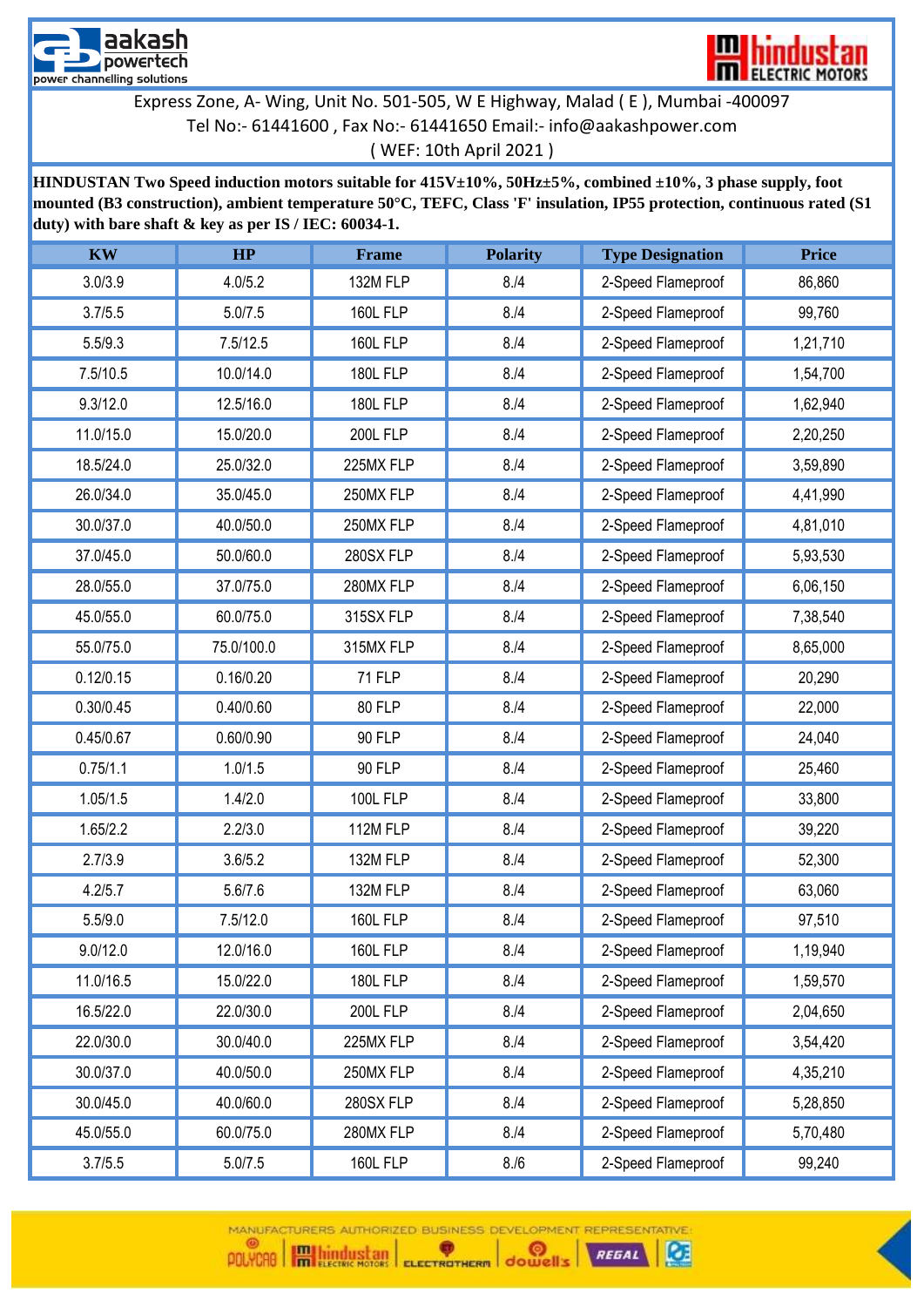



[\(](mailto:info@aakashpower.com) WEF: 10th April 2021 )

**HINDUSTAN Two Speed induction motors suitable for 415V±10%, 50Hz±5%, combined ±10%, 3 phase supply, foot mounted (B3 construction), ambient temperature 50°C, TEFC, Class 'F' insulation, IP55 protection, continuous rated (S1 duty) with bare shaft & key as per IS / IEC: 60034-1.**

| <b>KW</b> | HP        | <b>Frame</b>    | <b>Polarity</b> | <b>Type Designation</b> | <b>Price</b> |
|-----------|-----------|-----------------|-----------------|-------------------------|--------------|
| 5.5/7.5   | 7.5/10.0  | <b>160L FLP</b> | 8. / 6          | 2-Speed Flameproof      | 1,21,050     |
| 6.3/9.3   | 8.5/12.5  | <b>180L FLP</b> | 8. / 6          | 2-Speed Flameproof      | 1,53,850     |
| 7.5/11.0  | 10.0/15.0 | <b>180L FLP</b> | 8. / 6          | 2-Speed Flameproof      | 1,61,980     |
| 11.0/15.0 | 15.0/20.0 | <b>200L FLP</b> | 8. / 6          | 2-Speed Flameproof      | 2,18,480     |
| 16.8/22.0 | 22.5/30.0 | 225MX FLP       | 8. / 6          | 2-Speed Flameproof      | 3,61,560     |
| 22.0/30.0 | 30.0/40.0 | 250MX FLP       | 8. / 6          | 2-Speed Flameproof      | 4,62,530     |



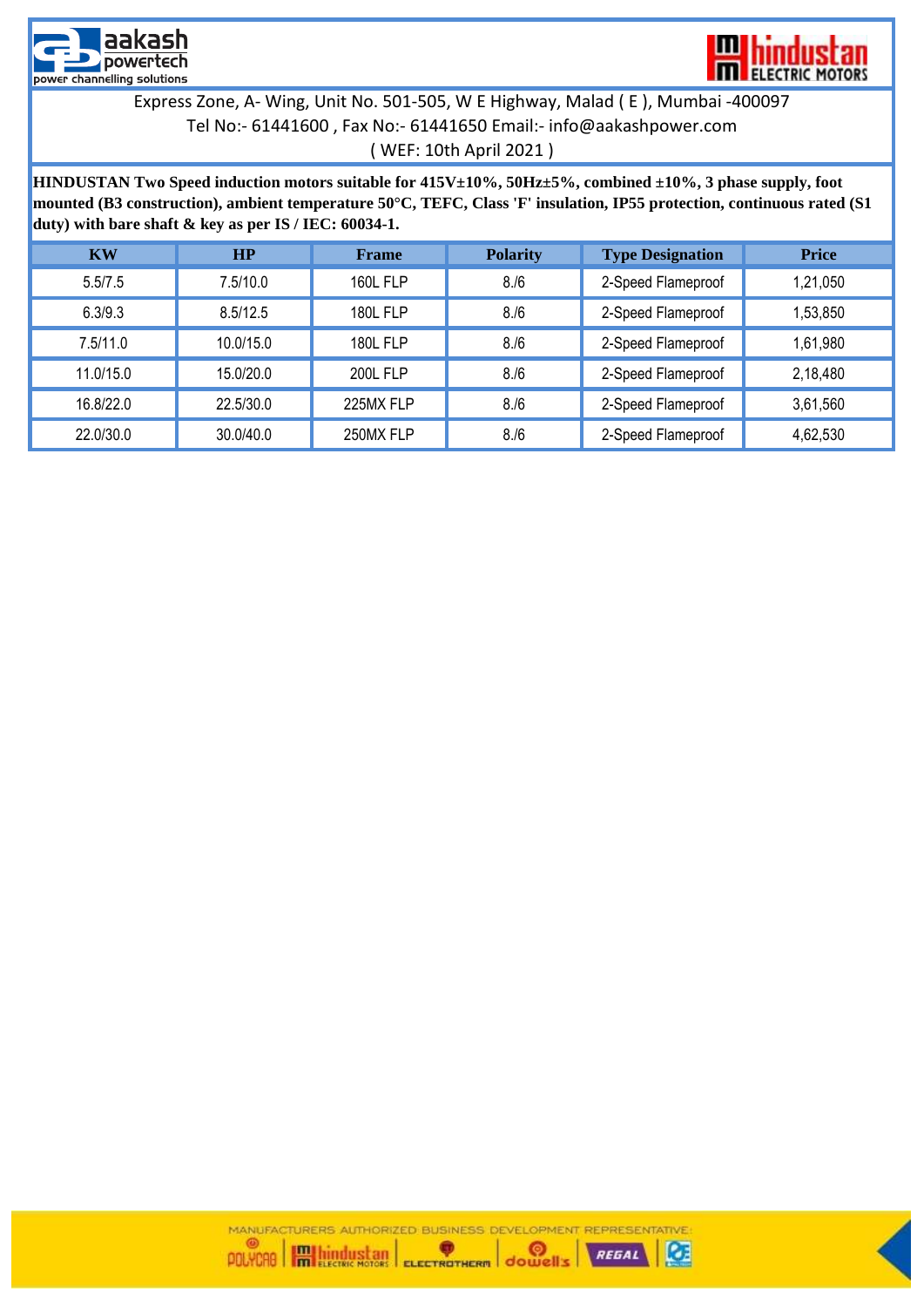



## ( WEF: 10th April 2021 )

**HINDUSTAN make flameproof Cooling tower motors flange mounted (B5 construction) flameproof induction motors suitable for 415V±10%, 50Hz±5%, 3 phase AC supply, with ambient temperature 50°C, class 'F' insulation, IP55 protection, continuous rated (S1 duty), & suitable for gas group IIB as per IS/IEC:60079-1.**

| <b>KW</b> | HP             | <b>Frame</b>    | <b>Type</b><br><b>Designation</b> | <b>Price</b> | <b>KW</b> | HP               | Frame           | <b>Type</b><br><b>Designation</b> | <b>Price</b> |
|-----------|----------------|-----------------|-----------------------------------|--------------|-----------|------------------|-----------------|-----------------------------------|--------------|
|           |                |                 | 4 Pole, 1500 RPM                  |              |           |                  |                 | 10 Pole, 600 RPM                  |              |
| 0.37      | 0.5            | 71 FLP          | Cooling Tower FLP                 | 13,440       | 1.5       | $\boldsymbol{2}$ | 132M FLP        | Cooling Tower FLP                 | 45,020       |
| 0.55      | $\mathbf{1}$   | <b>80 FLP</b>   | Cooling Tower FLP                 | 14,850       | 2.2       | 3                | 132M FLP        | Cooling Tower FLP                 | 72,880       |
| 0.75      | 1              | <b>80 FLP</b>   | Cooling Tower FLP                 | 15,430       | 3.7       | 5                | <b>160L FLP</b> | Cooling Tower FLP                 | 91,250       |
| 1.1       | 1.5            | 90 FLP          | Cooling Tower FLP                 | 17,610       | 5.5       | 7.5              | <b>180L FLP</b> | Cooling Tower FLP                 | 1,10,630     |
| 1.5       | $\overline{c}$ | 90 FLP          | Cooling Tower FLP                 | 19,140       | 7.5       | 10               | <b>180L FLP</b> | Cooling Tower FLP                 | 1,39,730     |
|           |                |                 | 6 Pole, 1000 RPM                  |              | 9.3       | 12.5             | <b>180L FLP</b> | Cooling Tower FLP                 | 1,67,620     |
| 0.75      | 1              | 90 FLP          | Cooling Tower FLP                 | 18,650       | 11        | 15               | <b>180L FLP</b> | Cooling Tower FLP                 | 2,24,110     |
| 1.1       | 1.5            | 90 FLP          | Cooling Tower FLP                 | 17,480       | 15        | 20               | 200L FLP        | Cooling Tower FLP                 | 2,61,400     |
| 1.5       | 2              | <b>100L FLP</b> | Cooling Tower FLP                 | 25,390       | 18.5      | 25               | 225MX FLP       | Cooling Tower FLP                 | 3,24,270     |
| 2.2       | 3              | 112M FLP        | Cooling Tower FLP                 | 29,350       |           |                  |                 | 12 Pole, 500 RPM                  |              |
| 3.7       | 5              | 132M FLP        | Cooling Tower FLP                 | 38,950       | $1.1\,$   | 1.5              | 132M FLP        | Cooling Tower FLP                 | 45,020       |
| 5.5       | 7.5            | 132M FLP        | Cooling Tower FLP                 | 47,140       | 1.5       | $\overline{2}$   | 132M FLP        | Cooling Tower FLP                 | 72,880       |
| 7.5       | 10             | <b>160L FLP</b> | Cooling Tower FLP                 | 72,910       | 2.2       | 3                | <b>160L FLP</b> | Cooling Tower FLP                 | 91,250       |
| 9.3       | 12.5           | <b>160L FLP</b> | Cooling Tower FLP                 | 84,250       | 3.7       | 5                | <b>160L FLP</b> | Cooling Tower FLP                 | 1,11,320     |
| 11        | 15             | <b>160L FLP</b> | Cooling Tower FLP                 | 89,290       | 5.5       | 7.5              | <b>180L FLP</b> | Cooling Tower FLP                 | 1,43,000     |
|           |                |                 | 8 Pole, 750 RPM                   |              | 7.5       | 10               | <b>180L FLP</b> | Cooling Tower FLP                 | 1,52,130     |
| 1.1       | 1.5            | <b>100L FLP</b> | Cooling Tower FLP                 | 23,980       | 9.3       | 12.5             | <b>180L FLP</b> | Cooling Tower FLP                 | 2,03,650     |
| 1.5       | $\overline{c}$ | 112M FLP        | Cooling Tower FLP                 | 33,470       | 11        | 15               | <b>200L FLP</b> | Cooling Tower FLP                 | 2,52,810     |
| 2.2       | 3              | 132M FLP        | Cooling Tower FLP                 | 44,210       | 15        | 20               | 225MX FLP       | Cooling Tower FLP                 | 3,31,300     |
| 3.7       | 5              | 132M FLP        | Cooling Tower FLP                 | 71,510       | 18.5      | 25               | 250MX FLP       | Cooling Tower FLP                 | 4,06,900     |
| 5.5       | $7.5\,$        | <b>160L FLP</b> | Cooling Tower FLP                 | 82,110       | 22        | 30               | 280SX FLP       | Cooling Tower FLP                 | 5,55,480     |
| 7.5       | 10             | <b>160L FLP</b> | Cooling Tower FLP                 | 1,00,140     | $30\,$    | 40               | 280MX FLP       | Cooling Tower FLP                 | 5,67,280     |
| 9.3       | 12.5           | <b>180L FLP</b> | Cooling Tower FLP                 | 1,27,300     | 37        | 50               | 315SX FLP       | Cooling Tower FLP                 | 6,91,200     |
| 11        | 15             | <b>180L FLP</b> | Cooling Tower FLP                 | 1,34,070     | 45        | 60               | 315MX FLP       | Cooling Tower FLP                 | 8,09,570     |
| 15        | $20\,$         | $200L$ FLP $\,$ | Cooling Tower FLP                 | 1,81,220     |           |                  |                 |                                   |              |

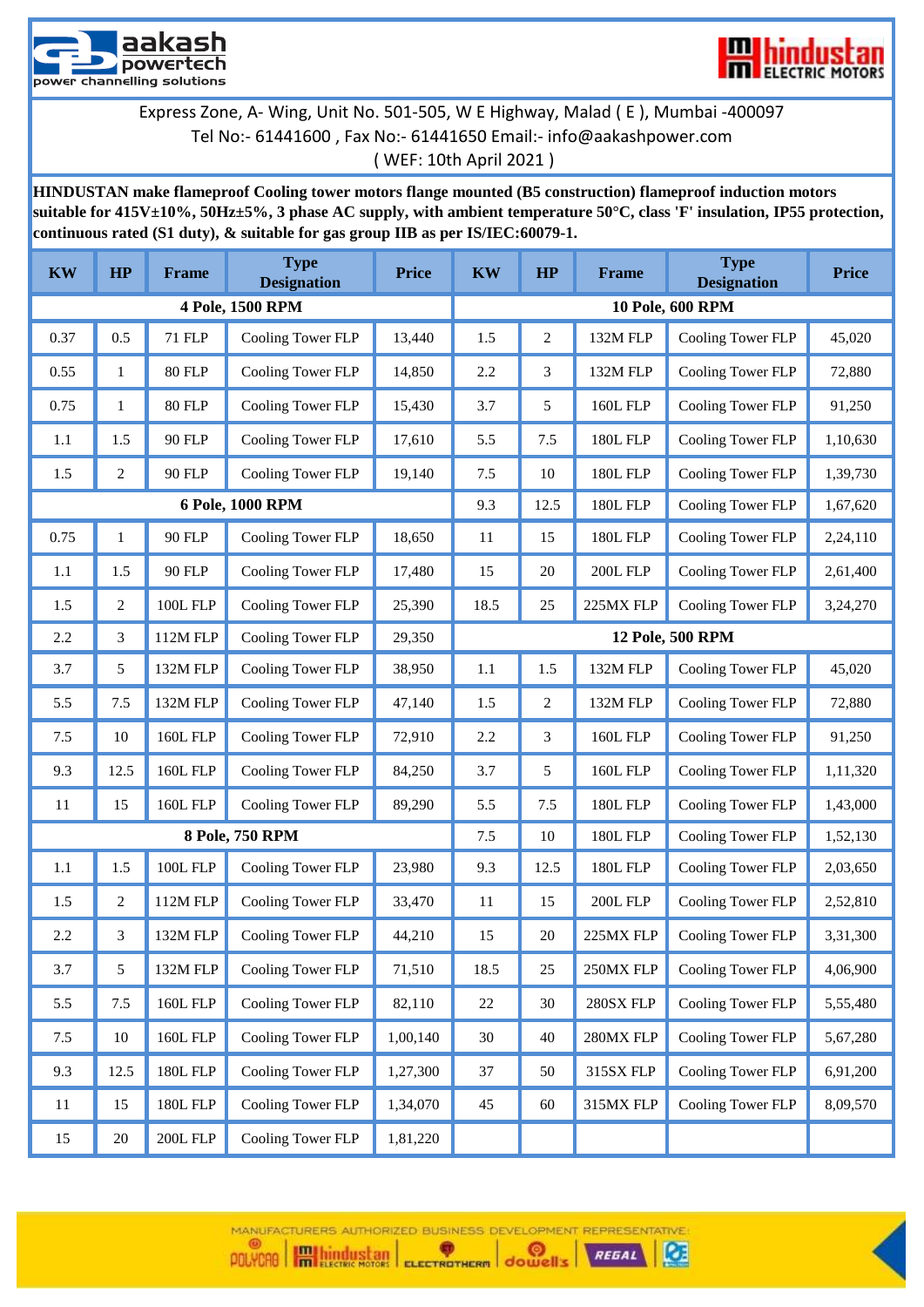



Express Zone, A- Wing, Unit No. 501-505, W E Highway, Malad ( E ), Mumbai -400097

## [T](mailto:info@aakashpower.com)el No:- 61441600 , Fax No:- 61441650 Email:- info@aakashpower.com [\(](mailto:info@aakashpower.com) WEF: 10th April 2021 )

| <b>Guidelines For Price Calculation Of Non Standard Motors</b><br>S. No<br><b>Special Features &amp; Scope</b><br><b>Price</b><br><b>Frame</b><br><b>Non - Standard Winding</b><br>380V, 50Hz<br>Non Standard Coltage /<br><b>All Frames</b><br>Nil<br><b>All Frames</b><br>Voltage Change Other Than 380V, 415V & 220V<br>Frequency Other Than 415V, 50<br>5%<br>1<br>Frequency Change Other than 50Hz<br><b>All Frames</b><br>5%<br>Hz<br><b>Combined Change Other Than Those Specified Above</b><br><b>All Frames</b><br>7.50%<br>2<br><b>Insulation Class 'H'</b><br><b>All Frames</b><br>12.50%<br>Two Speed motors not specified in the Price List<br><b>All Frames</b><br>3<br>On Request<br><b>Winding Protection</b><br>Vacuum Pressure Impregnation for Winding<br><b>All Frames</b><br>5%<br>4<br>5<br><b>Epoxy Gelcoat on Winding</b><br><b>All Frames</b><br>7.50%<br>Anti Condensation Heater (Space Heater)<br>₹ 2,220<br>Fames 80 - 112<br>₹ 2,950<br>Frames 132 - 180<br>6<br>₹ 5,890<br>Frames 200 & Above<br>₹ 2,220<br>Set of 3 Nos.<br><b>All Frames</b><br>Thermistors<br>7<br>₹ $4,420$<br>Set of 6 Nos.<br><b>All Frames</b><br><b>RTD</b><br><b>All Frames</b><br>₹ 2,950<br>8<br>1 No.<br>9<br>Thermostat<br><b>All Frames</b><br>₹ 630<br>1 No.<br><b>Non - Standard Construction</b><br>Shaft Length $= 2E$ max<br><b>All Frames</b><br>7.50%<br><b>Double Shaft Extension</b><br><b>All Frames</b><br>7.50%<br>Shaft Length Mare Than 2E<br><b>All Frames</b><br>On Request<br>10<br><b>Non Standard Shaft</b><br><b>Shaft Material EN 24</b><br><b>All Frames</b><br>15%<br>Taper Single Shaft Extension Taper 1:10<br><b>All Frames</b><br>10%<br>Taper Double Shaft Extension Taper 1:10<br><b>All Frames</b><br>15%<br><b>Stainless Steel Shaft</b><br><b>All Frames</b><br>On Request<br>B5/B14/V1/V3/V18/V19<br>Upto frames 132<br>3%<br>Frames 160 & above<br>B5 & V3 Not Recommended for frame 355<br>11<br>Mounting<br>5%<br><b>All Frames</b><br>B35 / B34<br>5%<br>Special Fixing Dimensions Other Than IS:1231 / 2223<br>12<br><b>All Frames</b><br>20%<br><b>Special Low Vibration Motors for Macine Tools</b><br>13<br><b>All Frames</b><br>10%<br><b>Further Mountings</b><br>14<br>Motor Suitable for Brake Mountings<br><b>All Frames</b><br>15%<br><b>Brake Sizes</b><br>Frame 63, 71<br>₹ 5,150<br>6<br>8<br>Frame 71, 80<br>₹ 5,630<br>₹ 8,250<br>$\overline{10}$<br>Frame 80, 90<br>12<br>Frame 90, 100<br>₹9,410<br><b>Brake Mmotor Kit</b><br>15<br>₹ 11,770<br>14<br>Frame 100, 112<br><b>Brake Protection IP54)</b><br>Frame 112, 132<br>₹ 16,160<br>16<br>Frame 132, 160<br>18<br>₹ 21,370<br>Frame 160, 180<br>₹ 27,180<br>20<br>25<br>Frame 180, 200<br>₹ 38,190<br>31<br>₹74,900<br>Frame 225, 250<br>Frame 100-132<br>₹ 3,690<br>16<br>Frame 160-250<br>₹ $4,420$<br>Encoder mounting arrange for inverter duty motors suitable for hollow shaft encoders<br>Frame 280-355<br>₹ 5,680<br>Frame 90-132<br>₹ 5,890<br>Frame 160-180<br>₹7,080<br>Frame 200-225<br>₹ 16,980<br>Force Cooling Arrangement (Inclusive of force cooling fan) for inverter duty 3 phase 415V, 50 Hz fan<br>17<br>Frame 250<br>₹ 25,870<br>motor<br>Frame 280<br>₹ 32,050<br>Frame 315<br>₹ 35,540<br>Frame 355<br>₹ $43,170$ |  |  | (WEF. IULII APIII ZUZI ) |  |  |
|------------------------------------------------------------------------------------------------------------------------------------------------------------------------------------------------------------------------------------------------------------------------------------------------------------------------------------------------------------------------------------------------------------------------------------------------------------------------------------------------------------------------------------------------------------------------------------------------------------------------------------------------------------------------------------------------------------------------------------------------------------------------------------------------------------------------------------------------------------------------------------------------------------------------------------------------------------------------------------------------------------------------------------------------------------------------------------------------------------------------------------------------------------------------------------------------------------------------------------------------------------------------------------------------------------------------------------------------------------------------------------------------------------------------------------------------------------------------------------------------------------------------------------------------------------------------------------------------------------------------------------------------------------------------------------------------------------------------------------------------------------------------------------------------------------------------------------------------------------------------------------------------------------------------------------------------------------------------------------------------------------------------------------------------------------------------------------------------------------------------------------------------------------------------------------------------------------------------------------------------------------------------------------------------------------------------------------------------------------------------------------------------------------------------------------------------------------------------------------------------------------------------------------------------------------------------------------------------------------------------------------------------------------------------------------------------------------------------------------------------------------------------------------------------------------------------------------------------------------------------------------------------------------------------------------------------------------------------------------------------------------------------------------------------------------------------------------------------------------------------------------------------------------------------------------------------------------------------------------------------------------------|--|--|--------------------------|--|--|
|                                                                                                                                                                                                                                                                                                                                                                                                                                                                                                                                                                                                                                                                                                                                                                                                                                                                                                                                                                                                                                                                                                                                                                                                                                                                                                                                                                                                                                                                                                                                                                                                                                                                                                                                                                                                                                                                                                                                                                                                                                                                                                                                                                                                                                                                                                                                                                                                                                                                                                                                                                                                                                                                                                                                                                                                                                                                                                                                                                                                                                                                                                                                                                                                                                                                  |  |  |                          |  |  |
|                                                                                                                                                                                                                                                                                                                                                                                                                                                                                                                                                                                                                                                                                                                                                                                                                                                                                                                                                                                                                                                                                                                                                                                                                                                                                                                                                                                                                                                                                                                                                                                                                                                                                                                                                                                                                                                                                                                                                                                                                                                                                                                                                                                                                                                                                                                                                                                                                                                                                                                                                                                                                                                                                                                                                                                                                                                                                                                                                                                                                                                                                                                                                                                                                                                                  |  |  |                          |  |  |
|                                                                                                                                                                                                                                                                                                                                                                                                                                                                                                                                                                                                                                                                                                                                                                                                                                                                                                                                                                                                                                                                                                                                                                                                                                                                                                                                                                                                                                                                                                                                                                                                                                                                                                                                                                                                                                                                                                                                                                                                                                                                                                                                                                                                                                                                                                                                                                                                                                                                                                                                                                                                                                                                                                                                                                                                                                                                                                                                                                                                                                                                                                                                                                                                                                                                  |  |  |                          |  |  |
|                                                                                                                                                                                                                                                                                                                                                                                                                                                                                                                                                                                                                                                                                                                                                                                                                                                                                                                                                                                                                                                                                                                                                                                                                                                                                                                                                                                                                                                                                                                                                                                                                                                                                                                                                                                                                                                                                                                                                                                                                                                                                                                                                                                                                                                                                                                                                                                                                                                                                                                                                                                                                                                                                                                                                                                                                                                                                                                                                                                                                                                                                                                                                                                                                                                                  |  |  |                          |  |  |
|                                                                                                                                                                                                                                                                                                                                                                                                                                                                                                                                                                                                                                                                                                                                                                                                                                                                                                                                                                                                                                                                                                                                                                                                                                                                                                                                                                                                                                                                                                                                                                                                                                                                                                                                                                                                                                                                                                                                                                                                                                                                                                                                                                                                                                                                                                                                                                                                                                                                                                                                                                                                                                                                                                                                                                                                                                                                                                                                                                                                                                                                                                                                                                                                                                                                  |  |  |                          |  |  |
|                                                                                                                                                                                                                                                                                                                                                                                                                                                                                                                                                                                                                                                                                                                                                                                                                                                                                                                                                                                                                                                                                                                                                                                                                                                                                                                                                                                                                                                                                                                                                                                                                                                                                                                                                                                                                                                                                                                                                                                                                                                                                                                                                                                                                                                                                                                                                                                                                                                                                                                                                                                                                                                                                                                                                                                                                                                                                                                                                                                                                                                                                                                                                                                                                                                                  |  |  |                          |  |  |
|                                                                                                                                                                                                                                                                                                                                                                                                                                                                                                                                                                                                                                                                                                                                                                                                                                                                                                                                                                                                                                                                                                                                                                                                                                                                                                                                                                                                                                                                                                                                                                                                                                                                                                                                                                                                                                                                                                                                                                                                                                                                                                                                                                                                                                                                                                                                                                                                                                                                                                                                                                                                                                                                                                                                                                                                                                                                                                                                                                                                                                                                                                                                                                                                                                                                  |  |  |                          |  |  |
|                                                                                                                                                                                                                                                                                                                                                                                                                                                                                                                                                                                                                                                                                                                                                                                                                                                                                                                                                                                                                                                                                                                                                                                                                                                                                                                                                                                                                                                                                                                                                                                                                                                                                                                                                                                                                                                                                                                                                                                                                                                                                                                                                                                                                                                                                                                                                                                                                                                                                                                                                                                                                                                                                                                                                                                                                                                                                                                                                                                                                                                                                                                                                                                                                                                                  |  |  |                          |  |  |
|                                                                                                                                                                                                                                                                                                                                                                                                                                                                                                                                                                                                                                                                                                                                                                                                                                                                                                                                                                                                                                                                                                                                                                                                                                                                                                                                                                                                                                                                                                                                                                                                                                                                                                                                                                                                                                                                                                                                                                                                                                                                                                                                                                                                                                                                                                                                                                                                                                                                                                                                                                                                                                                                                                                                                                                                                                                                                                                                                                                                                                                                                                                                                                                                                                                                  |  |  |                          |  |  |
|                                                                                                                                                                                                                                                                                                                                                                                                                                                                                                                                                                                                                                                                                                                                                                                                                                                                                                                                                                                                                                                                                                                                                                                                                                                                                                                                                                                                                                                                                                                                                                                                                                                                                                                                                                                                                                                                                                                                                                                                                                                                                                                                                                                                                                                                                                                                                                                                                                                                                                                                                                                                                                                                                                                                                                                                                                                                                                                                                                                                                                                                                                                                                                                                                                                                  |  |  |                          |  |  |
|                                                                                                                                                                                                                                                                                                                                                                                                                                                                                                                                                                                                                                                                                                                                                                                                                                                                                                                                                                                                                                                                                                                                                                                                                                                                                                                                                                                                                                                                                                                                                                                                                                                                                                                                                                                                                                                                                                                                                                                                                                                                                                                                                                                                                                                                                                                                                                                                                                                                                                                                                                                                                                                                                                                                                                                                                                                                                                                                                                                                                                                                                                                                                                                                                                                                  |  |  |                          |  |  |
|                                                                                                                                                                                                                                                                                                                                                                                                                                                                                                                                                                                                                                                                                                                                                                                                                                                                                                                                                                                                                                                                                                                                                                                                                                                                                                                                                                                                                                                                                                                                                                                                                                                                                                                                                                                                                                                                                                                                                                                                                                                                                                                                                                                                                                                                                                                                                                                                                                                                                                                                                                                                                                                                                                                                                                                                                                                                                                                                                                                                                                                                                                                                                                                                                                                                  |  |  |                          |  |  |
|                                                                                                                                                                                                                                                                                                                                                                                                                                                                                                                                                                                                                                                                                                                                                                                                                                                                                                                                                                                                                                                                                                                                                                                                                                                                                                                                                                                                                                                                                                                                                                                                                                                                                                                                                                                                                                                                                                                                                                                                                                                                                                                                                                                                                                                                                                                                                                                                                                                                                                                                                                                                                                                                                                                                                                                                                                                                                                                                                                                                                                                                                                                                                                                                                                                                  |  |  |                          |  |  |
|                                                                                                                                                                                                                                                                                                                                                                                                                                                                                                                                                                                                                                                                                                                                                                                                                                                                                                                                                                                                                                                                                                                                                                                                                                                                                                                                                                                                                                                                                                                                                                                                                                                                                                                                                                                                                                                                                                                                                                                                                                                                                                                                                                                                                                                                                                                                                                                                                                                                                                                                                                                                                                                                                                                                                                                                                                                                                                                                                                                                                                                                                                                                                                                                                                                                  |  |  |                          |  |  |
|                                                                                                                                                                                                                                                                                                                                                                                                                                                                                                                                                                                                                                                                                                                                                                                                                                                                                                                                                                                                                                                                                                                                                                                                                                                                                                                                                                                                                                                                                                                                                                                                                                                                                                                                                                                                                                                                                                                                                                                                                                                                                                                                                                                                                                                                                                                                                                                                                                                                                                                                                                                                                                                                                                                                                                                                                                                                                                                                                                                                                                                                                                                                                                                                                                                                  |  |  |                          |  |  |
|                                                                                                                                                                                                                                                                                                                                                                                                                                                                                                                                                                                                                                                                                                                                                                                                                                                                                                                                                                                                                                                                                                                                                                                                                                                                                                                                                                                                                                                                                                                                                                                                                                                                                                                                                                                                                                                                                                                                                                                                                                                                                                                                                                                                                                                                                                                                                                                                                                                                                                                                                                                                                                                                                                                                                                                                                                                                                                                                                                                                                                                                                                                                                                                                                                                                  |  |  |                          |  |  |
|                                                                                                                                                                                                                                                                                                                                                                                                                                                                                                                                                                                                                                                                                                                                                                                                                                                                                                                                                                                                                                                                                                                                                                                                                                                                                                                                                                                                                                                                                                                                                                                                                                                                                                                                                                                                                                                                                                                                                                                                                                                                                                                                                                                                                                                                                                                                                                                                                                                                                                                                                                                                                                                                                                                                                                                                                                                                                                                                                                                                                                                                                                                                                                                                                                                                  |  |  |                          |  |  |
|                                                                                                                                                                                                                                                                                                                                                                                                                                                                                                                                                                                                                                                                                                                                                                                                                                                                                                                                                                                                                                                                                                                                                                                                                                                                                                                                                                                                                                                                                                                                                                                                                                                                                                                                                                                                                                                                                                                                                                                                                                                                                                                                                                                                                                                                                                                                                                                                                                                                                                                                                                                                                                                                                                                                                                                                                                                                                                                                                                                                                                                                                                                                                                                                                                                                  |  |  |                          |  |  |
|                                                                                                                                                                                                                                                                                                                                                                                                                                                                                                                                                                                                                                                                                                                                                                                                                                                                                                                                                                                                                                                                                                                                                                                                                                                                                                                                                                                                                                                                                                                                                                                                                                                                                                                                                                                                                                                                                                                                                                                                                                                                                                                                                                                                                                                                                                                                                                                                                                                                                                                                                                                                                                                                                                                                                                                                                                                                                                                                                                                                                                                                                                                                                                                                                                                                  |  |  |                          |  |  |
|                                                                                                                                                                                                                                                                                                                                                                                                                                                                                                                                                                                                                                                                                                                                                                                                                                                                                                                                                                                                                                                                                                                                                                                                                                                                                                                                                                                                                                                                                                                                                                                                                                                                                                                                                                                                                                                                                                                                                                                                                                                                                                                                                                                                                                                                                                                                                                                                                                                                                                                                                                                                                                                                                                                                                                                                                                                                                                                                                                                                                                                                                                                                                                                                                                                                  |  |  |                          |  |  |
|                                                                                                                                                                                                                                                                                                                                                                                                                                                                                                                                                                                                                                                                                                                                                                                                                                                                                                                                                                                                                                                                                                                                                                                                                                                                                                                                                                                                                                                                                                                                                                                                                                                                                                                                                                                                                                                                                                                                                                                                                                                                                                                                                                                                                                                                                                                                                                                                                                                                                                                                                                                                                                                                                                                                                                                                                                                                                                                                                                                                                                                                                                                                                                                                                                                                  |  |  |                          |  |  |
|                                                                                                                                                                                                                                                                                                                                                                                                                                                                                                                                                                                                                                                                                                                                                                                                                                                                                                                                                                                                                                                                                                                                                                                                                                                                                                                                                                                                                                                                                                                                                                                                                                                                                                                                                                                                                                                                                                                                                                                                                                                                                                                                                                                                                                                                                                                                                                                                                                                                                                                                                                                                                                                                                                                                                                                                                                                                                                                                                                                                                                                                                                                                                                                                                                                                  |  |  |                          |  |  |
|                                                                                                                                                                                                                                                                                                                                                                                                                                                                                                                                                                                                                                                                                                                                                                                                                                                                                                                                                                                                                                                                                                                                                                                                                                                                                                                                                                                                                                                                                                                                                                                                                                                                                                                                                                                                                                                                                                                                                                                                                                                                                                                                                                                                                                                                                                                                                                                                                                                                                                                                                                                                                                                                                                                                                                                                                                                                                                                                                                                                                                                                                                                                                                                                                                                                  |  |  |                          |  |  |
|                                                                                                                                                                                                                                                                                                                                                                                                                                                                                                                                                                                                                                                                                                                                                                                                                                                                                                                                                                                                                                                                                                                                                                                                                                                                                                                                                                                                                                                                                                                                                                                                                                                                                                                                                                                                                                                                                                                                                                                                                                                                                                                                                                                                                                                                                                                                                                                                                                                                                                                                                                                                                                                                                                                                                                                                                                                                                                                                                                                                                                                                                                                                                                                                                                                                  |  |  |                          |  |  |
|                                                                                                                                                                                                                                                                                                                                                                                                                                                                                                                                                                                                                                                                                                                                                                                                                                                                                                                                                                                                                                                                                                                                                                                                                                                                                                                                                                                                                                                                                                                                                                                                                                                                                                                                                                                                                                                                                                                                                                                                                                                                                                                                                                                                                                                                                                                                                                                                                                                                                                                                                                                                                                                                                                                                                                                                                                                                                                                                                                                                                                                                                                                                                                                                                                                                  |  |  |                          |  |  |
|                                                                                                                                                                                                                                                                                                                                                                                                                                                                                                                                                                                                                                                                                                                                                                                                                                                                                                                                                                                                                                                                                                                                                                                                                                                                                                                                                                                                                                                                                                                                                                                                                                                                                                                                                                                                                                                                                                                                                                                                                                                                                                                                                                                                                                                                                                                                                                                                                                                                                                                                                                                                                                                                                                                                                                                                                                                                                                                                                                                                                                                                                                                                                                                                                                                                  |  |  |                          |  |  |
|                                                                                                                                                                                                                                                                                                                                                                                                                                                                                                                                                                                                                                                                                                                                                                                                                                                                                                                                                                                                                                                                                                                                                                                                                                                                                                                                                                                                                                                                                                                                                                                                                                                                                                                                                                                                                                                                                                                                                                                                                                                                                                                                                                                                                                                                                                                                                                                                                                                                                                                                                                                                                                                                                                                                                                                                                                                                                                                                                                                                                                                                                                                                                                                                                                                                  |  |  |                          |  |  |
|                                                                                                                                                                                                                                                                                                                                                                                                                                                                                                                                                                                                                                                                                                                                                                                                                                                                                                                                                                                                                                                                                                                                                                                                                                                                                                                                                                                                                                                                                                                                                                                                                                                                                                                                                                                                                                                                                                                                                                                                                                                                                                                                                                                                                                                                                                                                                                                                                                                                                                                                                                                                                                                                                                                                                                                                                                                                                                                                                                                                                                                                                                                                                                                                                                                                  |  |  |                          |  |  |
|                                                                                                                                                                                                                                                                                                                                                                                                                                                                                                                                                                                                                                                                                                                                                                                                                                                                                                                                                                                                                                                                                                                                                                                                                                                                                                                                                                                                                                                                                                                                                                                                                                                                                                                                                                                                                                                                                                                                                                                                                                                                                                                                                                                                                                                                                                                                                                                                                                                                                                                                                                                                                                                                                                                                                                                                                                                                                                                                                                                                                                                                                                                                                                                                                                                                  |  |  |                          |  |  |
|                                                                                                                                                                                                                                                                                                                                                                                                                                                                                                                                                                                                                                                                                                                                                                                                                                                                                                                                                                                                                                                                                                                                                                                                                                                                                                                                                                                                                                                                                                                                                                                                                                                                                                                                                                                                                                                                                                                                                                                                                                                                                                                                                                                                                                                                                                                                                                                                                                                                                                                                                                                                                                                                                                                                                                                                                                                                                                                                                                                                                                                                                                                                                                                                                                                                  |  |  |                          |  |  |
|                                                                                                                                                                                                                                                                                                                                                                                                                                                                                                                                                                                                                                                                                                                                                                                                                                                                                                                                                                                                                                                                                                                                                                                                                                                                                                                                                                                                                                                                                                                                                                                                                                                                                                                                                                                                                                                                                                                                                                                                                                                                                                                                                                                                                                                                                                                                                                                                                                                                                                                                                                                                                                                                                                                                                                                                                                                                                                                                                                                                                                                                                                                                                                                                                                                                  |  |  |                          |  |  |
|                                                                                                                                                                                                                                                                                                                                                                                                                                                                                                                                                                                                                                                                                                                                                                                                                                                                                                                                                                                                                                                                                                                                                                                                                                                                                                                                                                                                                                                                                                                                                                                                                                                                                                                                                                                                                                                                                                                                                                                                                                                                                                                                                                                                                                                                                                                                                                                                                                                                                                                                                                                                                                                                                                                                                                                                                                                                                                                                                                                                                                                                                                                                                                                                                                                                  |  |  |                          |  |  |
|                                                                                                                                                                                                                                                                                                                                                                                                                                                                                                                                                                                                                                                                                                                                                                                                                                                                                                                                                                                                                                                                                                                                                                                                                                                                                                                                                                                                                                                                                                                                                                                                                                                                                                                                                                                                                                                                                                                                                                                                                                                                                                                                                                                                                                                                                                                                                                                                                                                                                                                                                                                                                                                                                                                                                                                                                                                                                                                                                                                                                                                                                                                                                                                                                                                                  |  |  |                          |  |  |
|                                                                                                                                                                                                                                                                                                                                                                                                                                                                                                                                                                                                                                                                                                                                                                                                                                                                                                                                                                                                                                                                                                                                                                                                                                                                                                                                                                                                                                                                                                                                                                                                                                                                                                                                                                                                                                                                                                                                                                                                                                                                                                                                                                                                                                                                                                                                                                                                                                                                                                                                                                                                                                                                                                                                                                                                                                                                                                                                                                                                                                                                                                                                                                                                                                                                  |  |  |                          |  |  |
|                                                                                                                                                                                                                                                                                                                                                                                                                                                                                                                                                                                                                                                                                                                                                                                                                                                                                                                                                                                                                                                                                                                                                                                                                                                                                                                                                                                                                                                                                                                                                                                                                                                                                                                                                                                                                                                                                                                                                                                                                                                                                                                                                                                                                                                                                                                                                                                                                                                                                                                                                                                                                                                                                                                                                                                                                                                                                                                                                                                                                                                                                                                                                                                                                                                                  |  |  |                          |  |  |
|                                                                                                                                                                                                                                                                                                                                                                                                                                                                                                                                                                                                                                                                                                                                                                                                                                                                                                                                                                                                                                                                                                                                                                                                                                                                                                                                                                                                                                                                                                                                                                                                                                                                                                                                                                                                                                                                                                                                                                                                                                                                                                                                                                                                                                                                                                                                                                                                                                                                                                                                                                                                                                                                                                                                                                                                                                                                                                                                                                                                                                                                                                                                                                                                                                                                  |  |  |                          |  |  |
|                                                                                                                                                                                                                                                                                                                                                                                                                                                                                                                                                                                                                                                                                                                                                                                                                                                                                                                                                                                                                                                                                                                                                                                                                                                                                                                                                                                                                                                                                                                                                                                                                                                                                                                                                                                                                                                                                                                                                                                                                                                                                                                                                                                                                                                                                                                                                                                                                                                                                                                                                                                                                                                                                                                                                                                                                                                                                                                                                                                                                                                                                                                                                                                                                                                                  |  |  |                          |  |  |
|                                                                                                                                                                                                                                                                                                                                                                                                                                                                                                                                                                                                                                                                                                                                                                                                                                                                                                                                                                                                                                                                                                                                                                                                                                                                                                                                                                                                                                                                                                                                                                                                                                                                                                                                                                                                                                                                                                                                                                                                                                                                                                                                                                                                                                                                                                                                                                                                                                                                                                                                                                                                                                                                                                                                                                                                                                                                                                                                                                                                                                                                                                                                                                                                                                                                  |  |  |                          |  |  |
|                                                                                                                                                                                                                                                                                                                                                                                                                                                                                                                                                                                                                                                                                                                                                                                                                                                                                                                                                                                                                                                                                                                                                                                                                                                                                                                                                                                                                                                                                                                                                                                                                                                                                                                                                                                                                                                                                                                                                                                                                                                                                                                                                                                                                                                                                                                                                                                                                                                                                                                                                                                                                                                                                                                                                                                                                                                                                                                                                                                                                                                                                                                                                                                                                                                                  |  |  |                          |  |  |
|                                                                                                                                                                                                                                                                                                                                                                                                                                                                                                                                                                                                                                                                                                                                                                                                                                                                                                                                                                                                                                                                                                                                                                                                                                                                                                                                                                                                                                                                                                                                                                                                                                                                                                                                                                                                                                                                                                                                                                                                                                                                                                                                                                                                                                                                                                                                                                                                                                                                                                                                                                                                                                                                                                                                                                                                                                                                                                                                                                                                                                                                                                                                                                                                                                                                  |  |  |                          |  |  |
|                                                                                                                                                                                                                                                                                                                                                                                                                                                                                                                                                                                                                                                                                                                                                                                                                                                                                                                                                                                                                                                                                                                                                                                                                                                                                                                                                                                                                                                                                                                                                                                                                                                                                                                                                                                                                                                                                                                                                                                                                                                                                                                                                                                                                                                                                                                                                                                                                                                                                                                                                                                                                                                                                                                                                                                                                                                                                                                                                                                                                                                                                                                                                                                                                                                                  |  |  |                          |  |  |
|                                                                                                                                                                                                                                                                                                                                                                                                                                                                                                                                                                                                                                                                                                                                                                                                                                                                                                                                                                                                                                                                                                                                                                                                                                                                                                                                                                                                                                                                                                                                                                                                                                                                                                                                                                                                                                                                                                                                                                                                                                                                                                                                                                                                                                                                                                                                                                                                                                                                                                                                                                                                                                                                                                                                                                                                                                                                                                                                                                                                                                                                                                                                                                                                                                                                  |  |  |                          |  |  |
|                                                                                                                                                                                                                                                                                                                                                                                                                                                                                                                                                                                                                                                                                                                                                                                                                                                                                                                                                                                                                                                                                                                                                                                                                                                                                                                                                                                                                                                                                                                                                                                                                                                                                                                                                                                                                                                                                                                                                                                                                                                                                                                                                                                                                                                                                                                                                                                                                                                                                                                                                                                                                                                                                                                                                                                                                                                                                                                                                                                                                                                                                                                                                                                                                                                                  |  |  |                          |  |  |
|                                                                                                                                                                                                                                                                                                                                                                                                                                                                                                                                                                                                                                                                                                                                                                                                                                                                                                                                                                                                                                                                                                                                                                                                                                                                                                                                                                                                                                                                                                                                                                                                                                                                                                                                                                                                                                                                                                                                                                                                                                                                                                                                                                                                                                                                                                                                                                                                                                                                                                                                                                                                                                                                                                                                                                                                                                                                                                                                                                                                                                                                                                                                                                                                                                                                  |  |  |                          |  |  |
|                                                                                                                                                                                                                                                                                                                                                                                                                                                                                                                                                                                                                                                                                                                                                                                                                                                                                                                                                                                                                                                                                                                                                                                                                                                                                                                                                                                                                                                                                                                                                                                                                                                                                                                                                                                                                                                                                                                                                                                                                                                                                                                                                                                                                                                                                                                                                                                                                                                                                                                                                                                                                                                                                                                                                                                                                                                                                                                                                                                                                                                                                                                                                                                                                                                                  |  |  |                          |  |  |
|                                                                                                                                                                                                                                                                                                                                                                                                                                                                                                                                                                                                                                                                                                                                                                                                                                                                                                                                                                                                                                                                                                                                                                                                                                                                                                                                                                                                                                                                                                                                                                                                                                                                                                                                                                                                                                                                                                                                                                                                                                                                                                                                                                                                                                                                                                                                                                                                                                                                                                                                                                                                                                                                                                                                                                                                                                                                                                                                                                                                                                                                                                                                                                                                                                                                  |  |  |                          |  |  |
|                                                                                                                                                                                                                                                                                                                                                                                                                                                                                                                                                                                                                                                                                                                                                                                                                                                                                                                                                                                                                                                                                                                                                                                                                                                                                                                                                                                                                                                                                                                                                                                                                                                                                                                                                                                                                                                                                                                                                                                                                                                                                                                                                                                                                                                                                                                                                                                                                                                                                                                                                                                                                                                                                                                                                                                                                                                                                                                                                                                                                                                                                                                                                                                                                                                                  |  |  |                          |  |  |
|                                                                                                                                                                                                                                                                                                                                                                                                                                                                                                                                                                                                                                                                                                                                                                                                                                                                                                                                                                                                                                                                                                                                                                                                                                                                                                                                                                                                                                                                                                                                                                                                                                                                                                                                                                                                                                                                                                                                                                                                                                                                                                                                                                                                                                                                                                                                                                                                                                                                                                                                                                                                                                                                                                                                                                                                                                                                                                                                                                                                                                                                                                                                                                                                                                                                  |  |  |                          |  |  |
|                                                                                                                                                                                                                                                                                                                                                                                                                                                                                                                                                                                                                                                                                                                                                                                                                                                                                                                                                                                                                                                                                                                                                                                                                                                                                                                                                                                                                                                                                                                                                                                                                                                                                                                                                                                                                                                                                                                                                                                                                                                                                                                                                                                                                                                                                                                                                                                                                                                                                                                                                                                                                                                                                                                                                                                                                                                                                                                                                                                                                                                                                                                                                                                                                                                                  |  |  |                          |  |  |
|                                                                                                                                                                                                                                                                                                                                                                                                                                                                                                                                                                                                                                                                                                                                                                                                                                                                                                                                                                                                                                                                                                                                                                                                                                                                                                                                                                                                                                                                                                                                                                                                                                                                                                                                                                                                                                                                                                                                                                                                                                                                                                                                                                                                                                                                                                                                                                                                                                                                                                                                                                                                                                                                                                                                                                                                                                                                                                                                                                                                                                                                                                                                                                                                                                                                  |  |  |                          |  |  |
|                                                                                                                                                                                                                                                                                                                                                                                                                                                                                                                                                                                                                                                                                                                                                                                                                                                                                                                                                                                                                                                                                                                                                                                                                                                                                                                                                                                                                                                                                                                                                                                                                                                                                                                                                                                                                                                                                                                                                                                                                                                                                                                                                                                                                                                                                                                                                                                                                                                                                                                                                                                                                                                                                                                                                                                                                                                                                                                                                                                                                                                                                                                                                                                                                                                                  |  |  |                          |  |  |
|                                                                                                                                                                                                                                                                                                                                                                                                                                                                                                                                                                                                                                                                                                                                                                                                                                                                                                                                                                                                                                                                                                                                                                                                                                                                                                                                                                                                                                                                                                                                                                                                                                                                                                                                                                                                                                                                                                                                                                                                                                                                                                                                                                                                                                                                                                                                                                                                                                                                                                                                                                                                                                                                                                                                                                                                                                                                                                                                                                                                                                                                                                                                                                                                                                                                  |  |  |                          |  |  |
|                                                                                                                                                                                                                                                                                                                                                                                                                                                                                                                                                                                                                                                                                                                                                                                                                                                                                                                                                                                                                                                                                                                                                                                                                                                                                                                                                                                                                                                                                                                                                                                                                                                                                                                                                                                                                                                                                                                                                                                                                                                                                                                                                                                                                                                                                                                                                                                                                                                                                                                                                                                                                                                                                                                                                                                                                                                                                                                                                                                                                                                                                                                                                                                                                                                                  |  |  |                          |  |  |
|                                                                                                                                                                                                                                                                                                                                                                                                                                                                                                                                                                                                                                                                                                                                                                                                                                                                                                                                                                                                                                                                                                                                                                                                                                                                                                                                                                                                                                                                                                                                                                                                                                                                                                                                                                                                                                                                                                                                                                                                                                                                                                                                                                                                                                                                                                                                                                                                                                                                                                                                                                                                                                                                                                                                                                                                                                                                                                                                                                                                                                                                                                                                                                                                                                                                  |  |  |                          |  |  |
|                                                                                                                                                                                                                                                                                                                                                                                                                                                                                                                                                                                                                                                                                                                                                                                                                                                                                                                                                                                                                                                                                                                                                                                                                                                                                                                                                                                                                                                                                                                                                                                                                                                                                                                                                                                                                                                                                                                                                                                                                                                                                                                                                                                                                                                                                                                                                                                                                                                                                                                                                                                                                                                                                                                                                                                                                                                                                                                                                                                                                                                                                                                                                                                                                                                                  |  |  |                          |  |  |